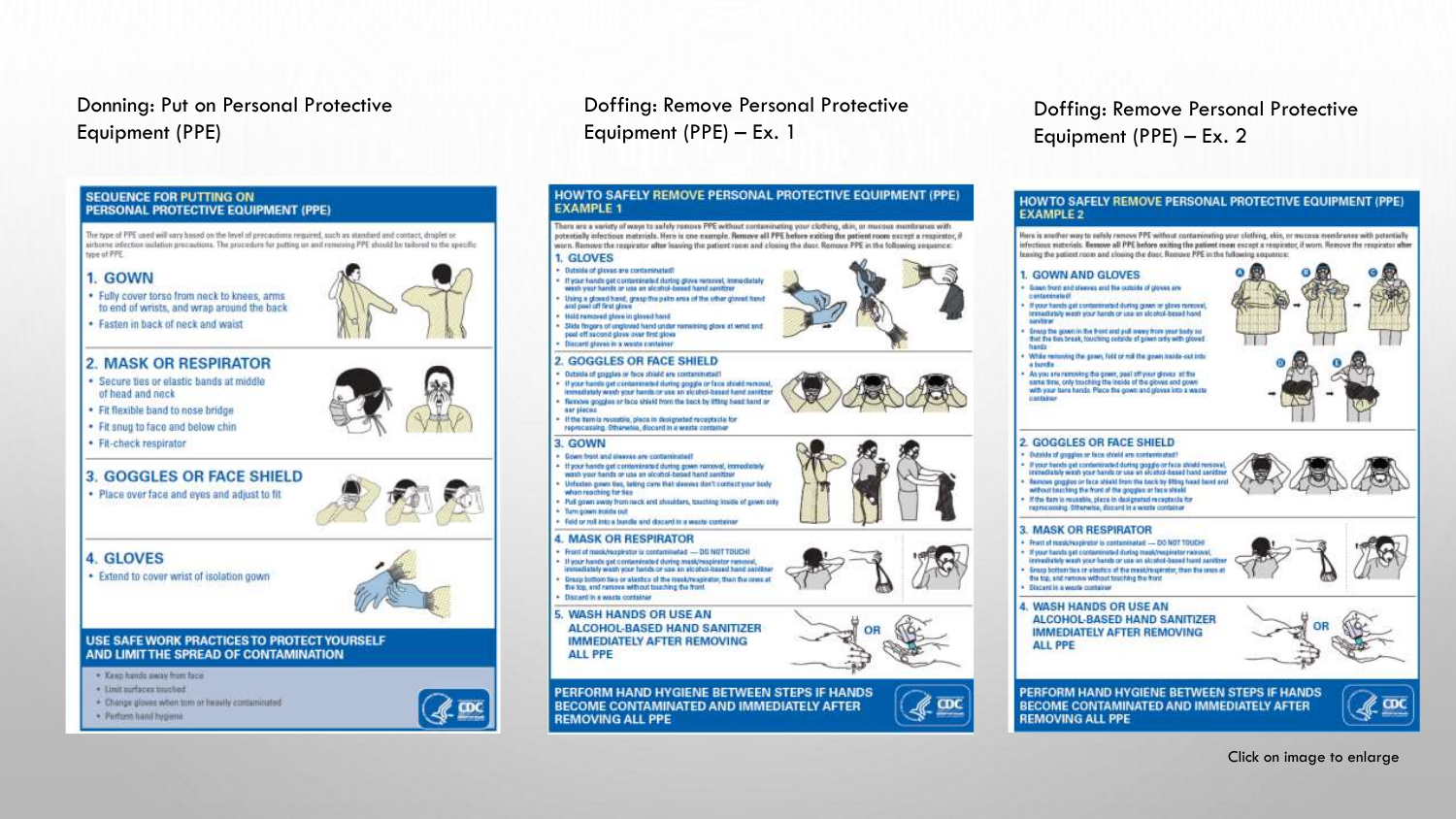## **EQUIPMENT CLEANING & DISINFECTION**

- CLEAN AND DISINFECT ALL REUSABLE MEDICAL EQUIPMENT INCLUDING COMPUTERS, WHEELCHAIRS/STRETCHERS AND TECHNOLOGICAL DEVICES THAT ENTER PATIENT CARE AREAS. **ALL EQUIPMENT** SHOULD BE CLEANED ONCE REMOVED FROM AN ISOLATION ROOM PRIOR TO BEING USED ON ANOTHER PATIENT.
- SOILED MEDICAL EQUIPMENT AND DEVICES SHOULD BE HANDLED IN A MANNER THAT PREVENTS THE TRANSFER OF MICROORGANISMS
- WEAR GLOVES WHEN HANDLING EQUIPMENT THAT IS CONTAMINATED OR VISIBLY SOILED AND PERFORM HAND HYGIENE IMMEDIATELY AFTER REMOVAL OF GLOVES.
- BLOOD PRESSURE CUFFS AND STETHOSCOPES ARE TO BE CLEANED AND DISINFECTED AT A **MINIMUM** DAILY, WHEN VISIBLY SOILED, AFTER ENCOUNTERING BLOOD/BODY FLUIDS, OR WITH NON-INTACT SKIN.
- GLUCOSE METERS, COAGULATION METERS, AND ANY OTHER EQUIPMENT THAT ROUTINELY CONTACTS BLOOD/BODY FLUID MUST BE DISINFECTED AFTER EACH USE.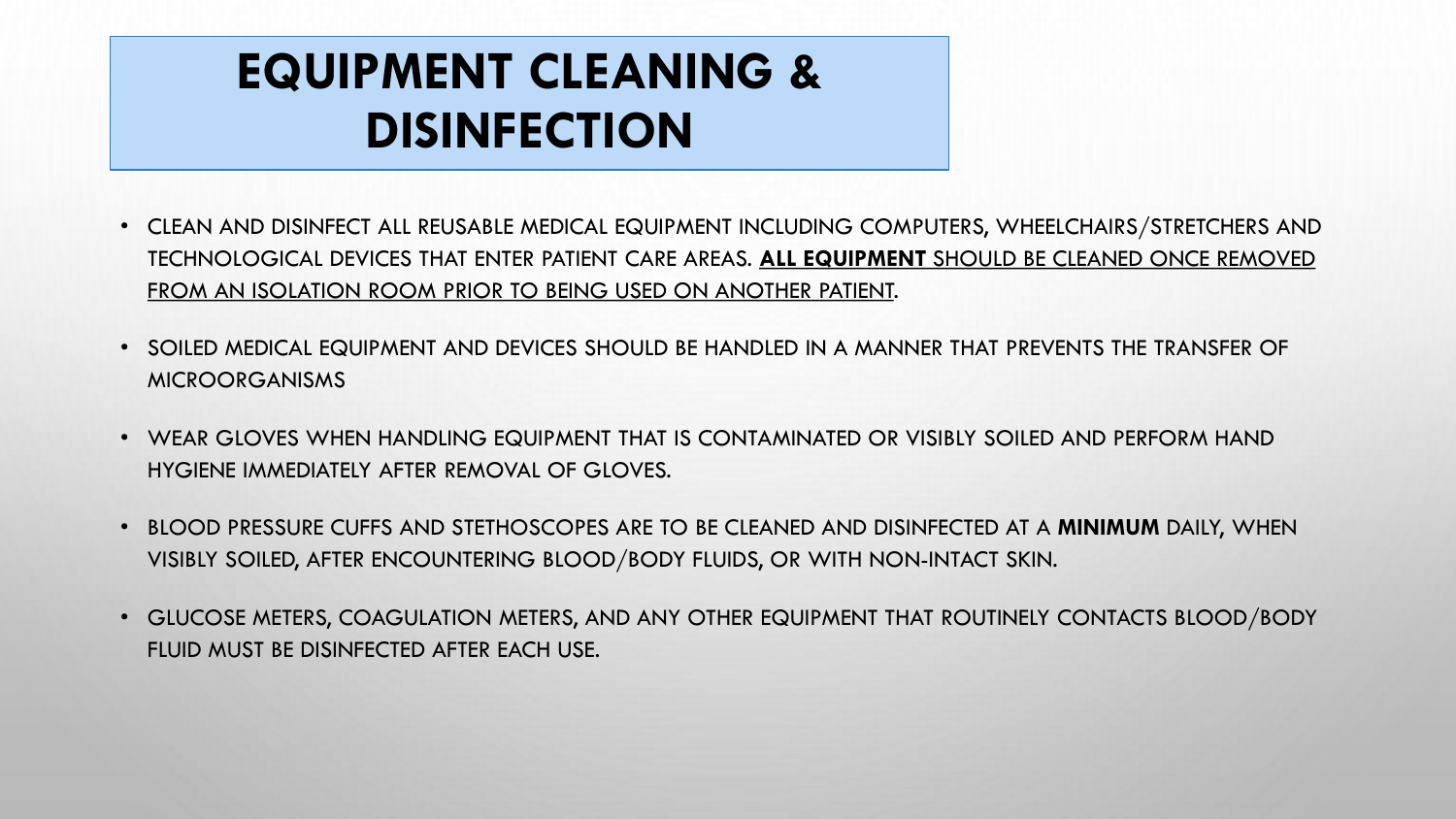

### **EQUIPMENT CLEANING AND DISINFECTION**

### **WOWS/KEYBOARDS USED IN CLINICAL AREAS:**

- CLEAN AND DISINFECT DAILY, OR IMMEDIATELY IF SOILED
- CLEAN/DISINFECT BEFORE REMOVING FROM AN ISOLATION ROOM (KEYBOARD, MOUSE, WOW TABLE). CLEAN (WHEN NECESSARY OR VISIBLY SOILED) THE WOW CART FRAMEWORK
- PERFORM HAND HYGIENE BEFORE TOUCHING THE COMPUTER (AFTER REMOVING GLOVES OR BETWEEN PATIENT CARE TASKS)
- NO FOOD/DRINKS SHOULD EVER BE PLACED ON OR NEAR A WOW

#### **ALARIS IV PUMPS:**

SHOULD BE SENT TO CENTRAL SUPPLY FOR CLEANING AFTER EACH PATIENT USE

IF YOUR DEPARTMENT PROCESSES YOUR OWN IV PUMPS, PLEASE REFER TO THE SUPPLY CHAIN MANAGEMENT POLICY AND PROCEDURE: *CS-D-09 DECONTAMINATION CLEANING/DISINFECTION OF IV PUMPS*. PLEASE UTILIZE YOUR UNIT'S STANDARDIZED PROTOCOL.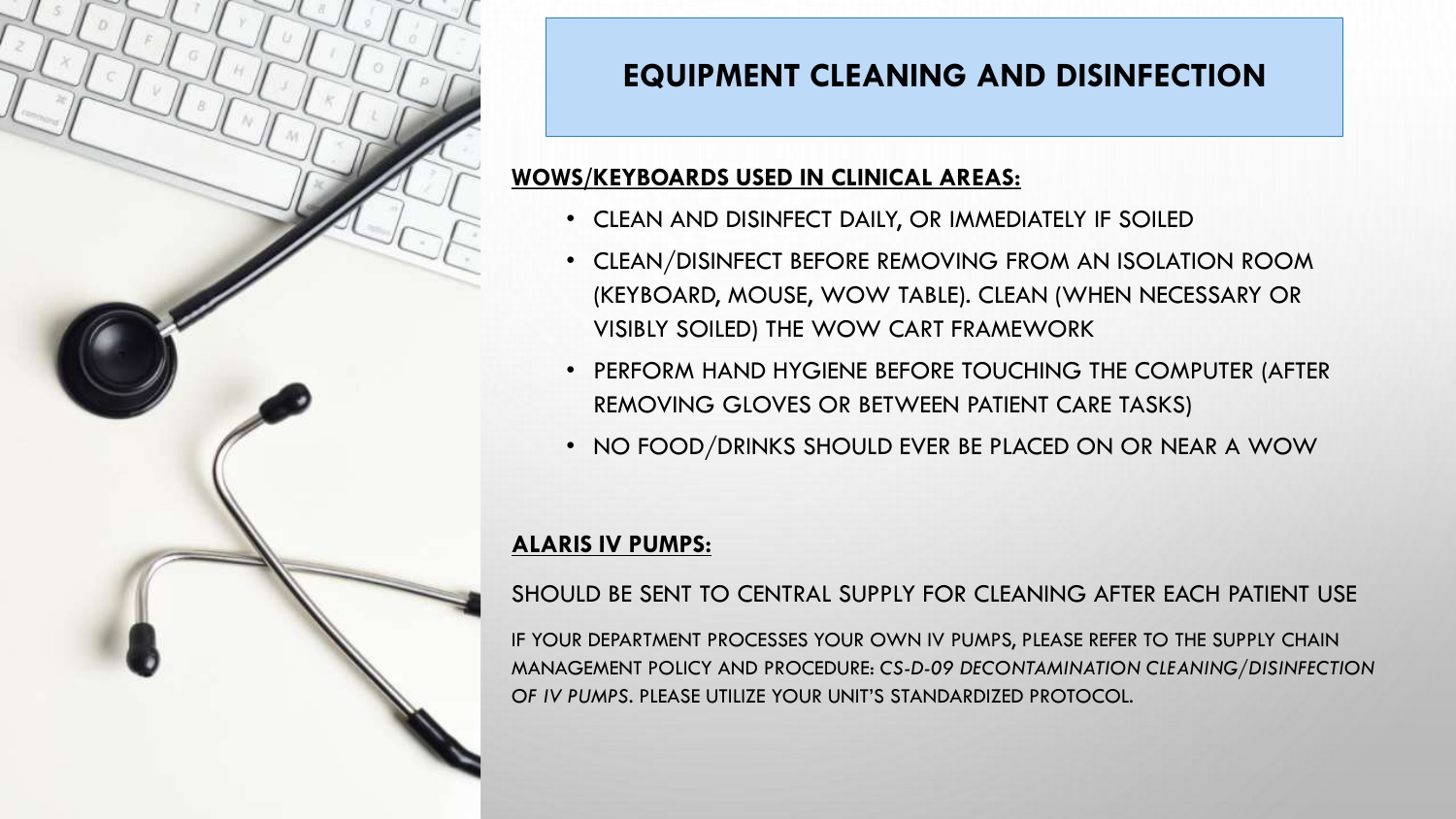### **EQUIPMENT CLEANING AND DISINFECTION**

### **HANDHELD EQUIPMENT BEING RETURNED TO SPD DECONTAMINATION AREA**

- Gross soilage is removed at the point of use: place equipment in the open or unhinged positions in a red rigid biohazardous container. Ensure all surfaces of the equipment are kept moist to prevent organic soils from drying.
- Required PPE must be worn when handling dirty/contaminated instruments. Items must be transported to the SPD decontamination area for reprocessing in a clean, puncture resistant, labeled, biohazardous container.
- All equipment must be decontaminated by central supply or the user department prior to servicing by the Biomedical Engineering Department. If not possible, a biohazard sign must be placed on the contaminated portions prior to sending for outside servicing.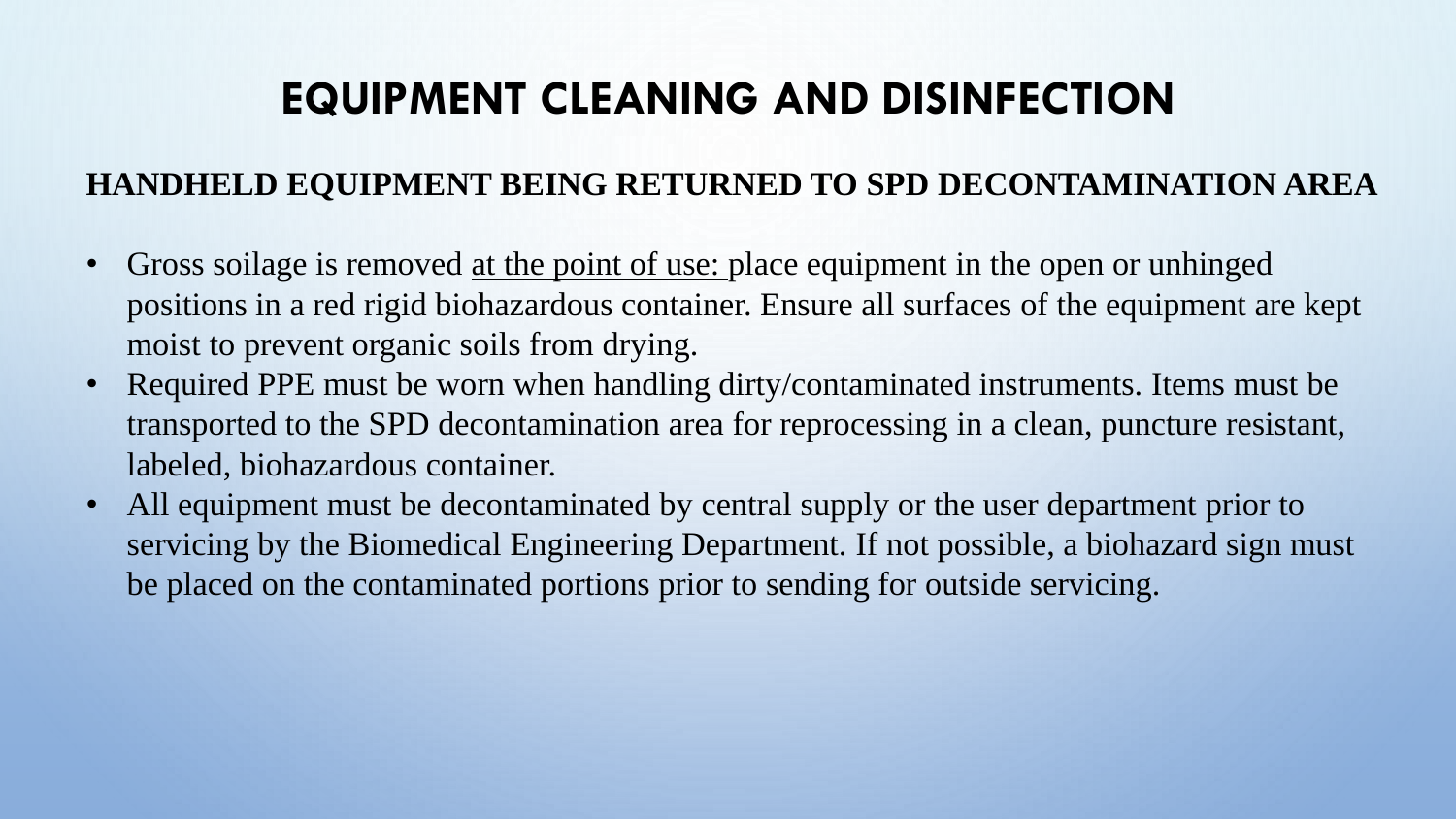# WHICH DISINFECTANT TO

USE?

Please check the manufacturer cleaning recommendations before choosing a disinfectant. Also, read the label on the disinfectant and know the correct contact or wet time for the product you are using.

\* *Please refer to Supply Chain communications for any substitutions\**



PDI SUPER SANI CLOTH (purple top-contains 55% alcohol) to be used for routine disinfection of equipment unless it is known that another product is specifically recommended by the manufacturer. Leave disinfectant wet on surface for 2 minutes and allow to air dry.

2 minutes



PDI BLEACH WIPES (orange top) contains bleach and may be used to clean up areas with large amounts of blood, environmental surfaces, and equipment from patients with C. difficile unless contraindicated by manufacturer recommendations. Leave disinfectant wet on surface for 4 minutes and allow to air dry.

4 minutes



**CLOROX HYDROGEN PEROXIDE** WIPES (green top) for use on equipment per specific manufacturer recommendations. Leave disinfectant wet on surface for 1 minute and allow to air dry. If known or suspected norovirus, leave wet for 3 minutes.

1 minute or 3 minutes



PDI SANI CLOTH PLUS (red top) suitable for use on equipment that requires a lower alcohol formula per recommendation by the manufacturer. Leave disinfectant wet on surface for 3 minutes and allow to air dry.

#### 3 minutes



PDI SANI CLOTH HB (green/teal top) to be used only when equipment cannot tolerate bleach or alcohol. Leave disinfectant wet on surface for 10 minutes and allow to air dry.

#### **10 minutes**



VIREX II 256 EVS general cleaner/ disinfectant. One-step disinfectant cleaner and deodorant. Apply solution to hard, non-porous environmental surfaces.

All surfaces must remain wet for 10 minutes.

10 minutes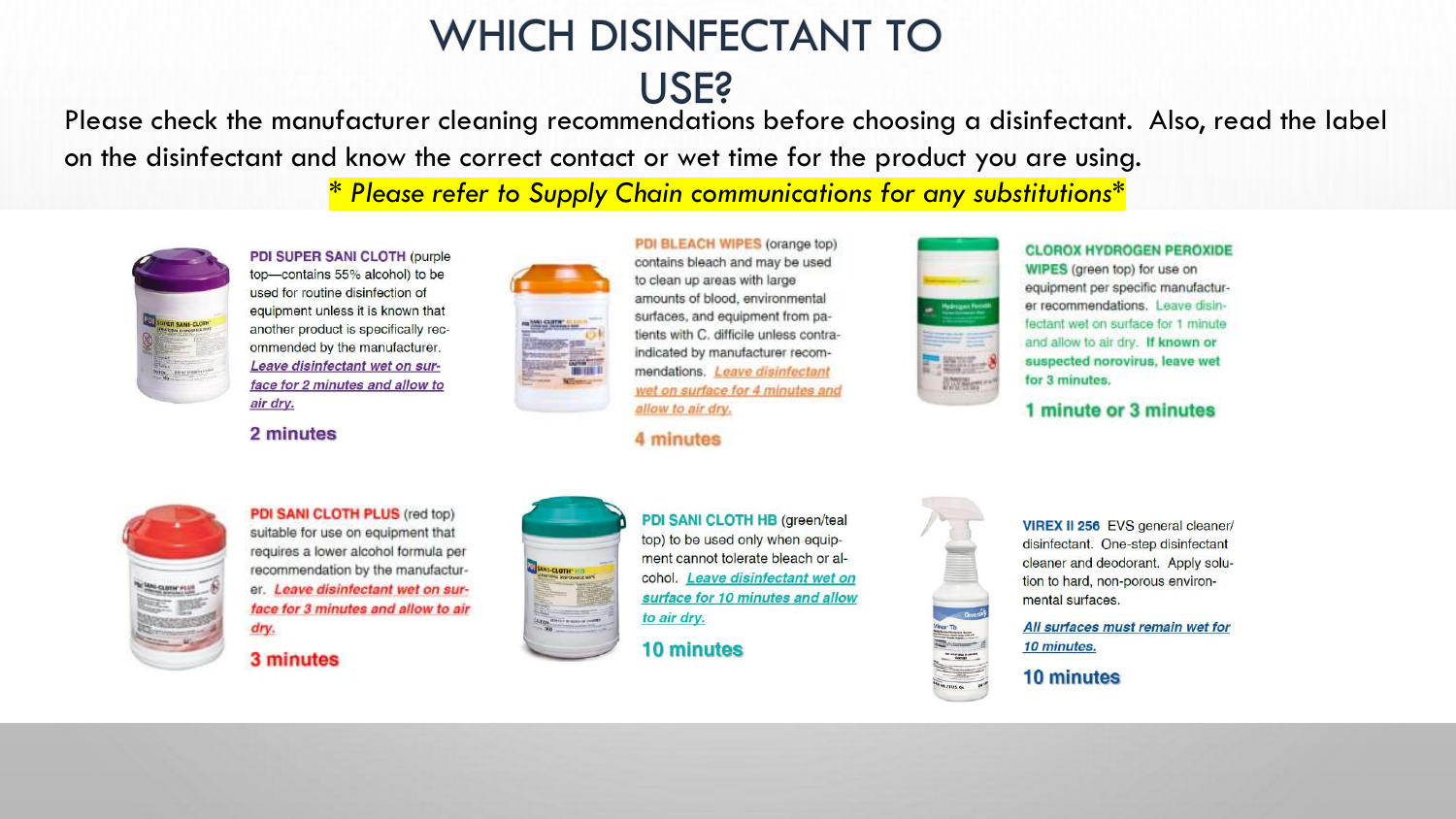

### **HANDLING SOILED LINEN**

- SOILED LINEN MUST BE HANDLED AND COLLECTED IN ACCORDANCE WITH OSHA REGULATIONS AND FEDERAL GUIDELINES. THIS LIMITS POTENTIAL EXPOSURE OF PATIENTS, HOSPITAL PERSONNEL, OR LAUNDRY PERSONNEL TO BLOODBORNE PATHOGENS OR OTHER INFECTIOUS AGENTS.
- **SOILED LINEN MUST BE ASSUMED TO BE CONTAMINATED.**
- STANDARD PRECAUTIONS MUST BE FOLLOWED WHILE HANDLING ANY SOILED LINEN.
- SOILED LINEN SHOULD BE COLLECTED AND HANDLED ONLY AS NECESSARY AND MUST NOT BE SORTED OR RINSED IN PATIENT-CARE AREAS.
- PLACE ALL USED LINEN IN THE DESIGNATED LAUNDRY BAGS, ONLY 2/3RD FULL. REMOVE AIR FROM THE BAG AND TIE THE TOP SECURELY BEFORE PLACING IN THE LAUNDRY CHUTE/BIN.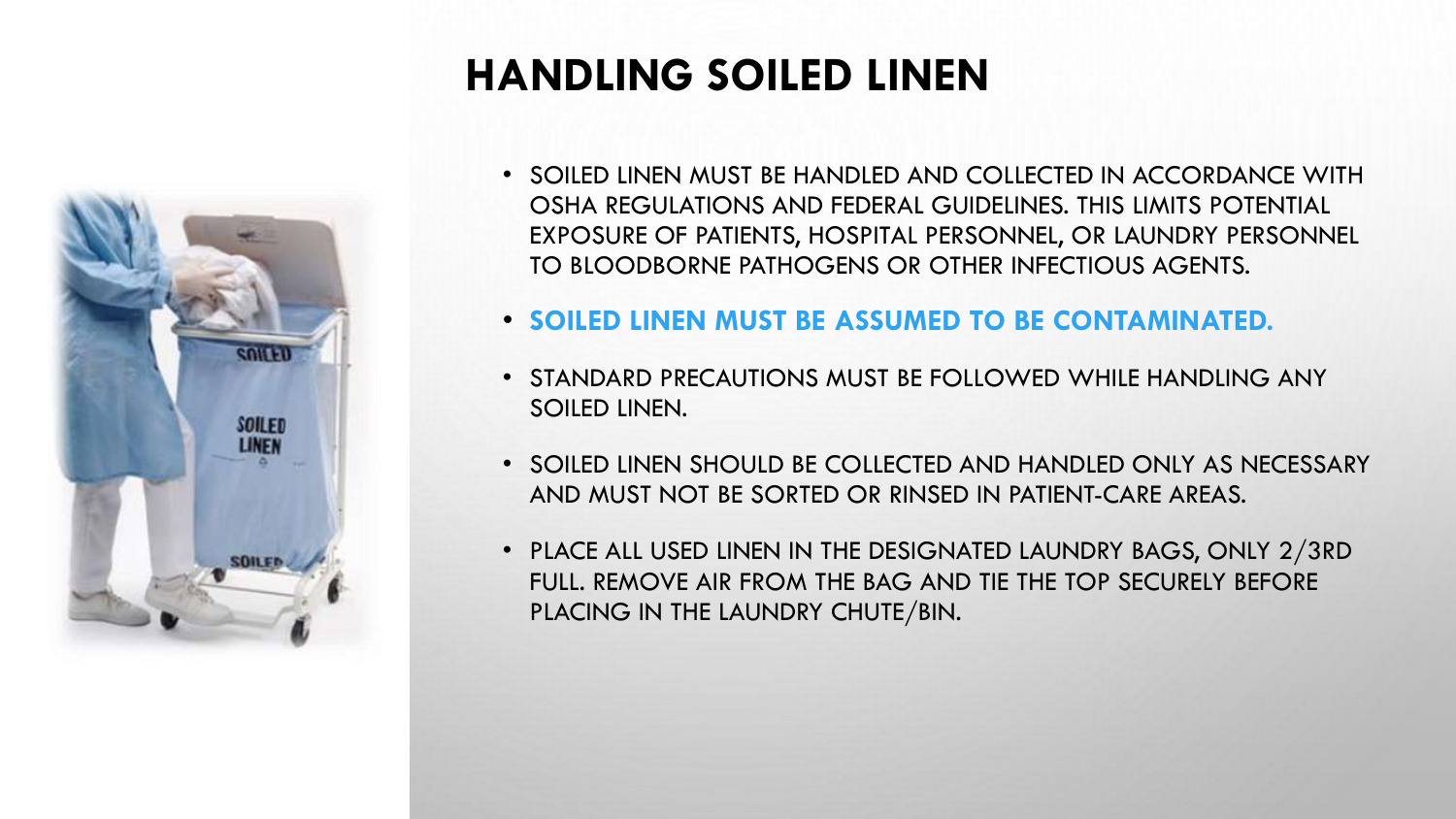## **SAFE INJECTION PRACTICES**

#### THE FOLLOWING SAFE PRACTICES SHOULD BE FOLLOWED BY ALL HEALTHCARE PROVIDERS WHO ADMINISTER INJECTIONS:

- ❑ STORE AND PREPARE ALL MEDICATIONS IN CLEAN AREAS
- ❑ ALWAYS USE A STERILE, SINGLE-USE DISPOSABLE SYRINGE & NEEDLE FOR EACH INJECTION.
- ❑ PERFORM HAND HYGIENE AND USE ASEPTIC TECHNIQUE TO AVOID CONTAMINATION OF STERILE INJECTION EQUIPMENT/MEDICATION VIALS. INSPECT ALL PRODUCTS BEFORE USE
- ❑ STERILE PACKAGING SHOULD BE OPENED IMMEDIATELY PRIOR TO USE. THE MEDICATION VIAL SHOULD BE DISINFECTED IMMEDIATELY PRIOR TO ACCESSING
- ❑ DISINFECT THE PORT/HUB PRIOR TO EACH IV ACCESS
- ❑ DO NOT ADMINISTER MEDICATIONS FROM SINGLE-DOSE VIALS/AMPULES/SYRINGES TO MULTIPLE PATIENTS
- ❑ DO NOT COMBINE LEFTOVER CONTENTS FOR LATER USE ON THE SAME PATIENT IF MULTIDOSE VIALS MUST BE USED
- ❑ BOTH THE NEEDLE/CANNULA AND SYRINGE USED TO ACCESS THE MULTIDOSE VIAL MUST BE STERILE. DO NOT LEAVE A NEEDLE IN A MULTI-DOSE VIAL.
- ❑ USE SINGLE-DOSE VIALS FOR PARENTAL MEDICATIONS WHENEVER POSSIBLE.
- ❑ IV TUBING AND FLUID INFUSION SETS ARE SINGLE PATIENT ONLY.
- ❑ CONSIDER A SYRINGE/NEEDLE CONTAMINATED ONCE IT HAS BEEN USED TO ENTER OR CONNECT TO A PATIENT'S IV INFUSION BAG/TUBING
- ❑ DO NOT KEEP MULTIDOSE VIALS IN THE IMMEDIATE PATIENT TREATMENT AREA. STORE IN ACCORDANCE WITH THE MANUFACTURER'S RECOMMENDATIONS. DISCARD IF STERILITY IS COMPROMISED OR QUESTIONABLE.
- ❑ DISPOSE OF NEEDLES/SYRINGES AT THE POINT OF USE IN AN APPROVED SHARPS CONTAINER. DO NOT STORE NEEDLES, SYRINGES, OR SOLUTIONS OUTSIDE OF THEIR STERILE PACKAGING, IN POCKETS, OR CLOTHING.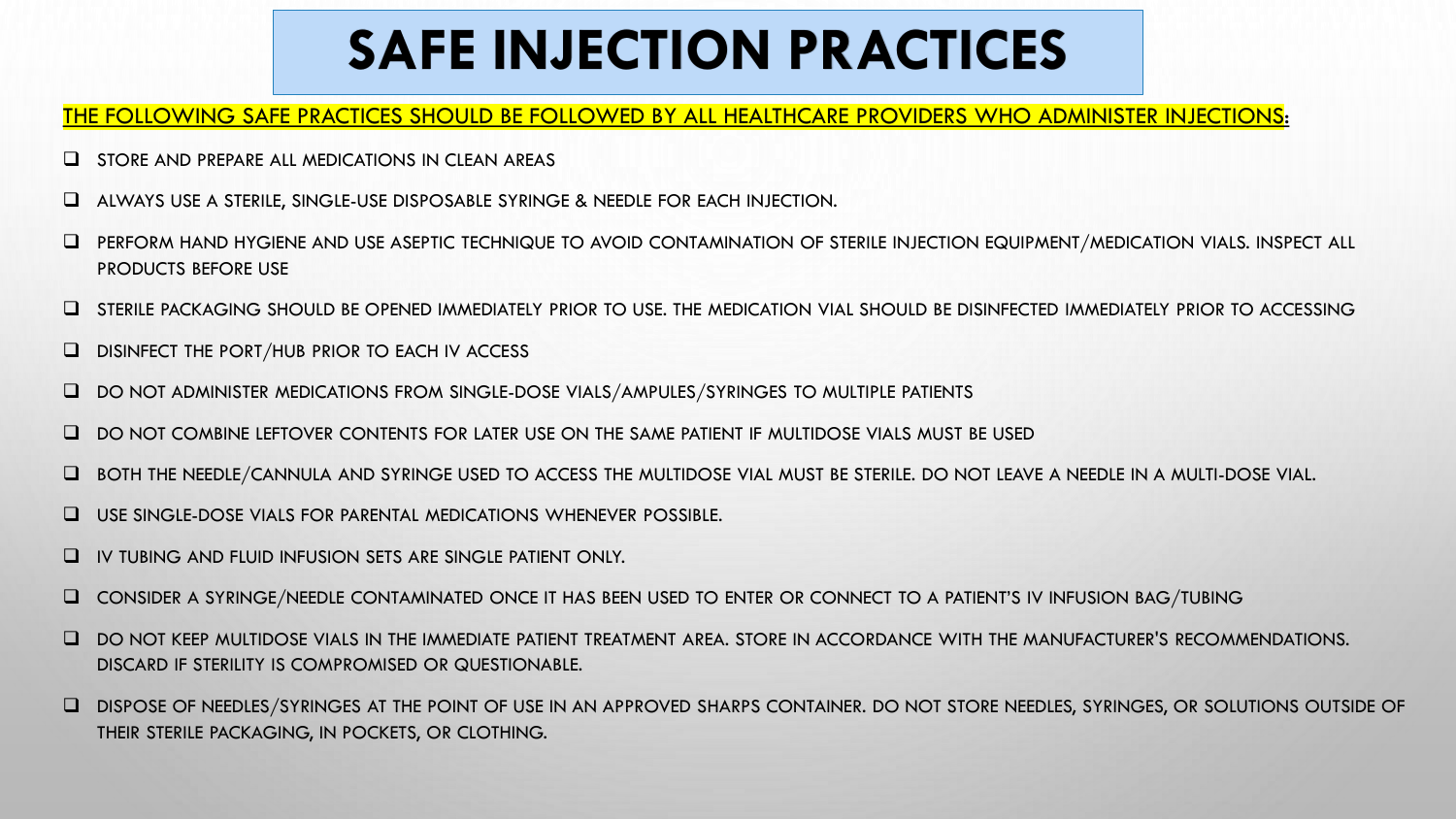## **SHARPS HANDLING/DISPOSAL SAFETY**

POLICY ACLIN-W-01 AND INF-CNTRL-S-0

#### **THE FOLLOWING SAFE PRACTICES SHOULD BE FOLLOWED BY ALL HEALTHCARE PROVIDERS PER OSHA GUIDELINES:**

- ❑ ASSOCIATES WILL HANDLE/DISPOSE OF NEEDLES AND SHARPS IN A SAFE MANNER IN ORDER TO PROTECT SELF, PERSONNEL, PATIENTS, AND VISITORS FROM THE RISK OF INJURY AND BLOODBORNE INFECTION.
- ❑ DISPOSABLE SHARPS AND INTACT NEEDLE/SYRINGE UNITS MUST BE DISCARDED IMMEDIATELY OR AS SOON AS POSSIBLE INTO A DESIGNATED SHARPS DISPOSAL CONTAINER. THE USER SHOULD DISCARD THE SHARP.
- ❑ SHARPS CONTAINERS MUST HAVE LIDS SECURELY ATTACHED, BE ALWAYS MAINTAINED UPRIGHT , BE PUNCTURE & LEAK RESISTANT, AND LABELED AS *BIOHAZARD.*
- ❑ MOST REUSABLE SHARPS CONTAINERS IN THE HEALTHCARE SYSTEM ARE ROUTINELY EXCHANGED BY A CONTRACT COMPANY. IN AN EMERGENCY, REPLACEMENT CONTAINERS ARE AVAILABLE FROM THE ENVIRONMENTAL SERVICES DEPARTMENT.
- ❑ SHARPS CONTAINERS ARE TO BE SECURELY CLOSED WHEN ¾ FULL (TO FILL LINE).

❑ USED NEEDLES MAY NOT BE RECAPPED BY HAND OR REMOVED FROM SYRINGES BY HAND. IF AN UNCAPPED NEEDLE IS FOUND, USE AN INSTRUMENT TO PICK UP THE NEEDLE AND PLACE THE NEEDLE INTO AN APPROVED SHARPS CONTAINER.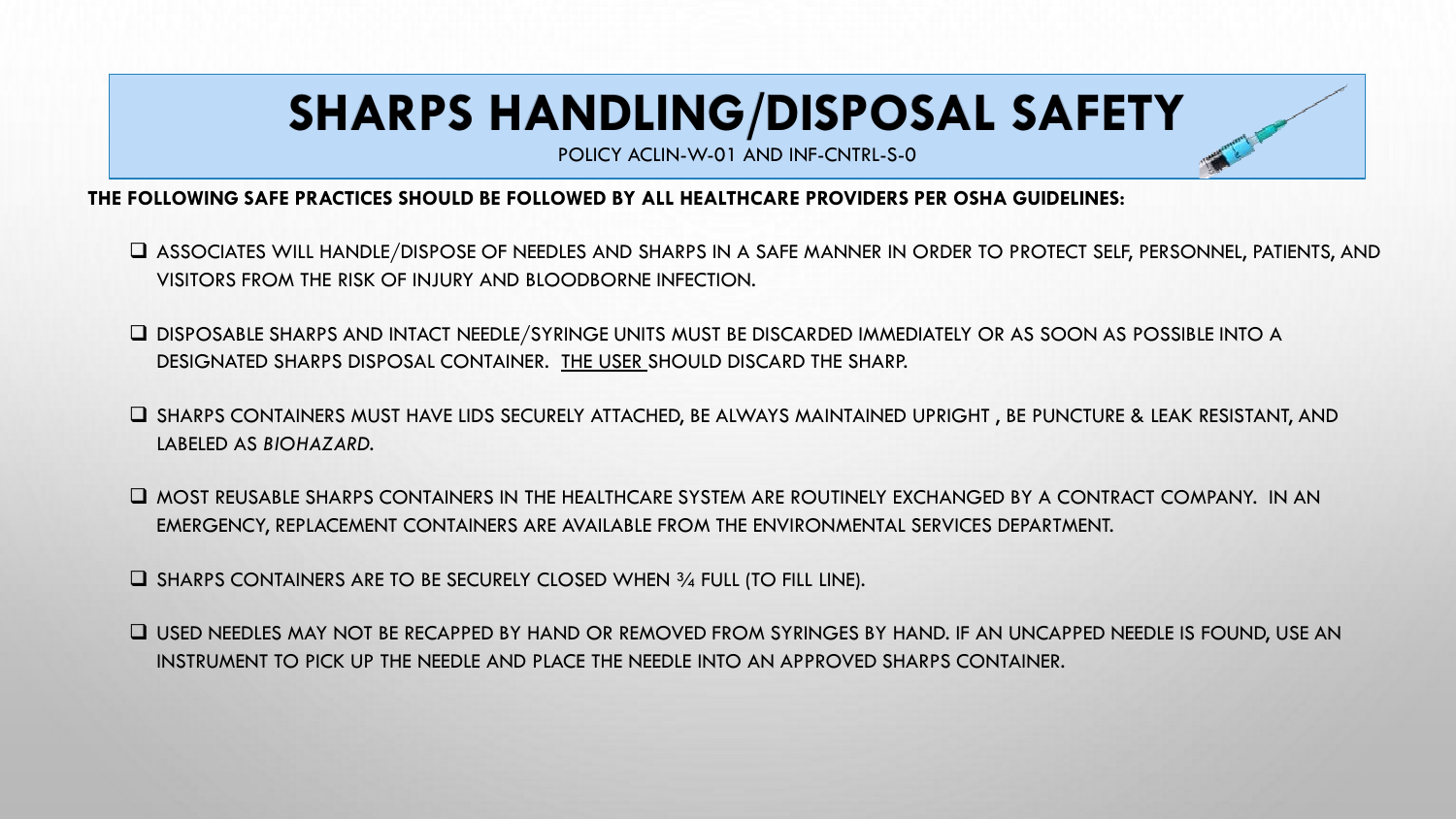### **INFECTIOUS WASTE DISPOSAL**



- USE RED BAGS FOR ALL INFECTIOUS WASTE
- DO NOT OVERFILL (2/3 FULL)
- SECURELY TIE BAGS CLOSED -USING A GOOSE-NECK TYPE TIE
- DO NOT STACK BAGS ON TOP OF EACH OTHER
- CONTACT EVS FOR ADDITIONAL INFECTIOUS WASTE STORAGE CONTAINERS WHEN NEEDED FOR YOUR AREA



## **Clean up of Spills**

- MINIMIZE YOUR RISK OF EXPOSURE BY CONTAINING, REMOVING, AND DISINFECTING ALL BLOOD/BODY FLUID SPILLS AS QUICKLY AND EFFECTIVELY AS POSSIBLE.
- USE THE APPROVED HOSPITAL DISINFECTANTS.
- APPROPRIATE PPE MUST BE WORN DURING CLEAN UP OF SPILLS.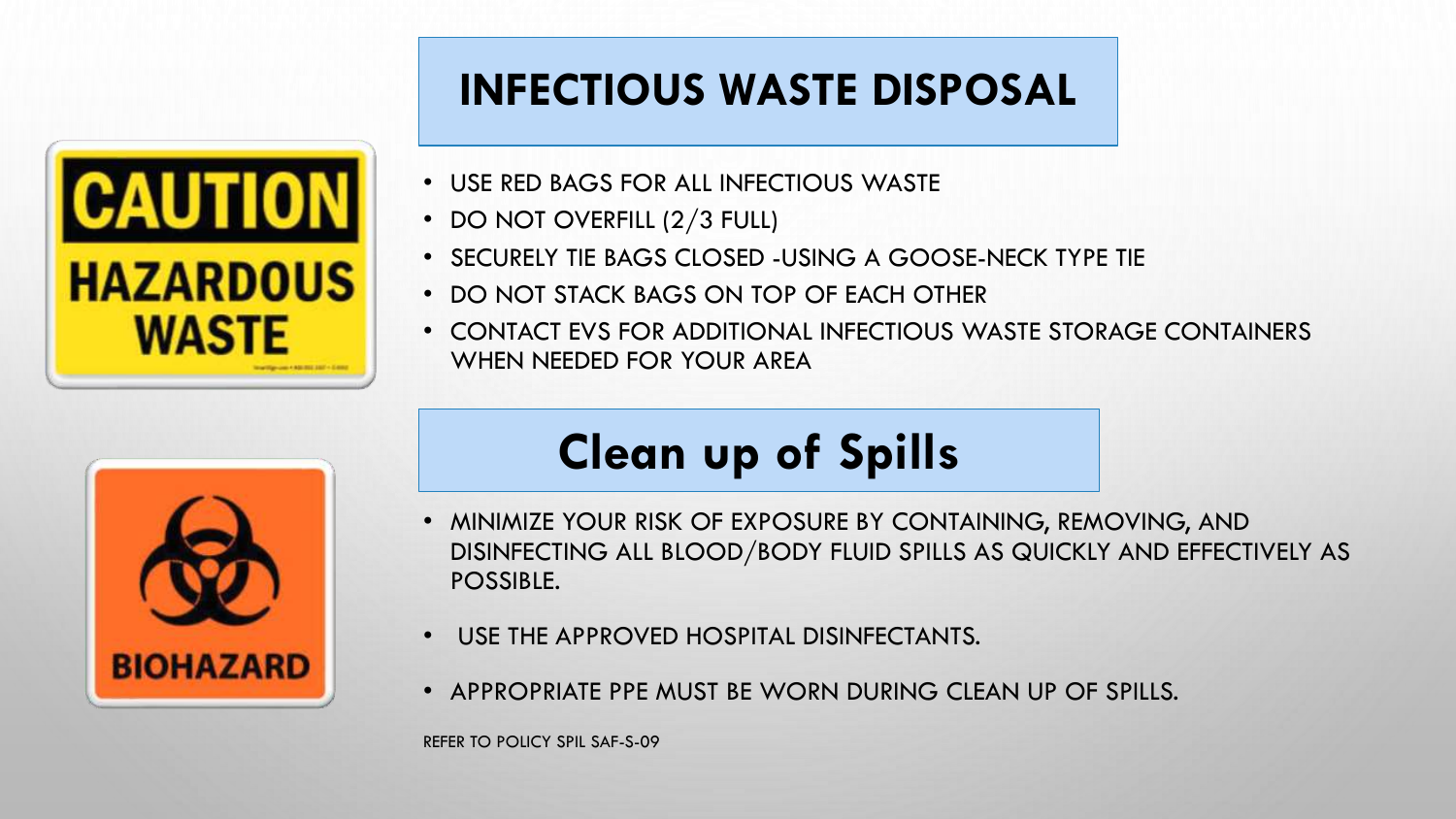## **OSHA BLOODBORNE PATHOGEN**

IN ACCORDANCE WITH THE OCCUPATIONAL SAFETY AND HEALTH ADMINISTRATION (OSHA) REGULATION, SEH HAS INSTITUTED AND MAINTAINS CONTROLS TO ELIMINATE OR MINIMIZE ASSOCIATE EXPOSURE TO BLOODBORNE PATHOGENS.

• THE OBJECTIVES OF THE **BLOODBORNE PATHOGEN PROGRAM** IS TO:



- PROTECT ASSOCIATES FROM THE HEALTH HAZARDS ASSOCIATED WITH BLOODBORNE **PATHOGENS**
- PROVIDE APPROPRIATE TREATMENT, COUNSELING AND RECORDKEEPING SHOULD AN ASSOCIATE BE EXPOSED TO BLOODBORNE PATHOGENS
- DEFINE TERMS ASSOCIATED WITH BLOODBORNE PATHOGENS
- DISCUSS BLOODBORNE PATHOGENS HEPATITIS C, HEPATITIS B, AND HIV/AIDS
- LIST WHAT TO DO IN THE EVENT OF AN EXPOSURE TO A BLOODBORNE PATHOGEN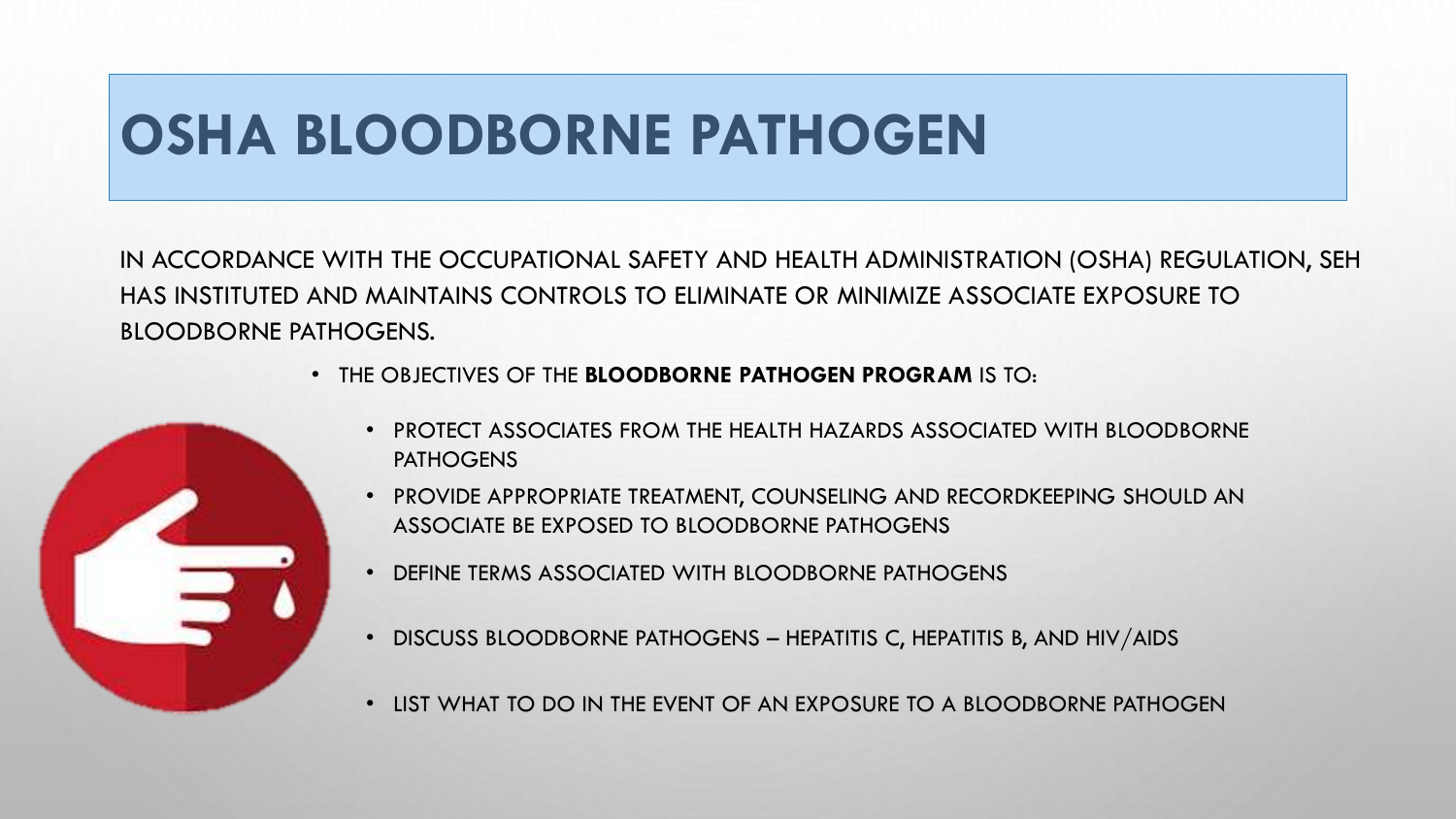# **OSHA WORK PRACTICE CONTROLS**

**WORK PRACTICE CONTROLS -** PROCESSES THAT REDUCE THE RISK OR ELIMINATE EXPOSURE TO BLOOD OR OPIM (OTHER POTENTIALLY INFECTIOUS MATERIALS).

EXAMPLES OF **WORK PRACTICE CONTROLS** INCLUDE:

- APPROPRIATE HAND HYGIENE/GLOVES/PPE
- USE OF SHARPS SAFETY PRODUCTS/DISPOSAL PRACTICES
- PROHIBITED EATING/STORAGE OF FOOD IN WORK AREAS
- PROPER SPECIMEN HANDLING/TRANSPORT POLICIES
- CORRECT HANDLING OF SOILED EQUIPMENT, LINENS AND HAZARDOUS WASTE
- MECHANICAL PIPETTING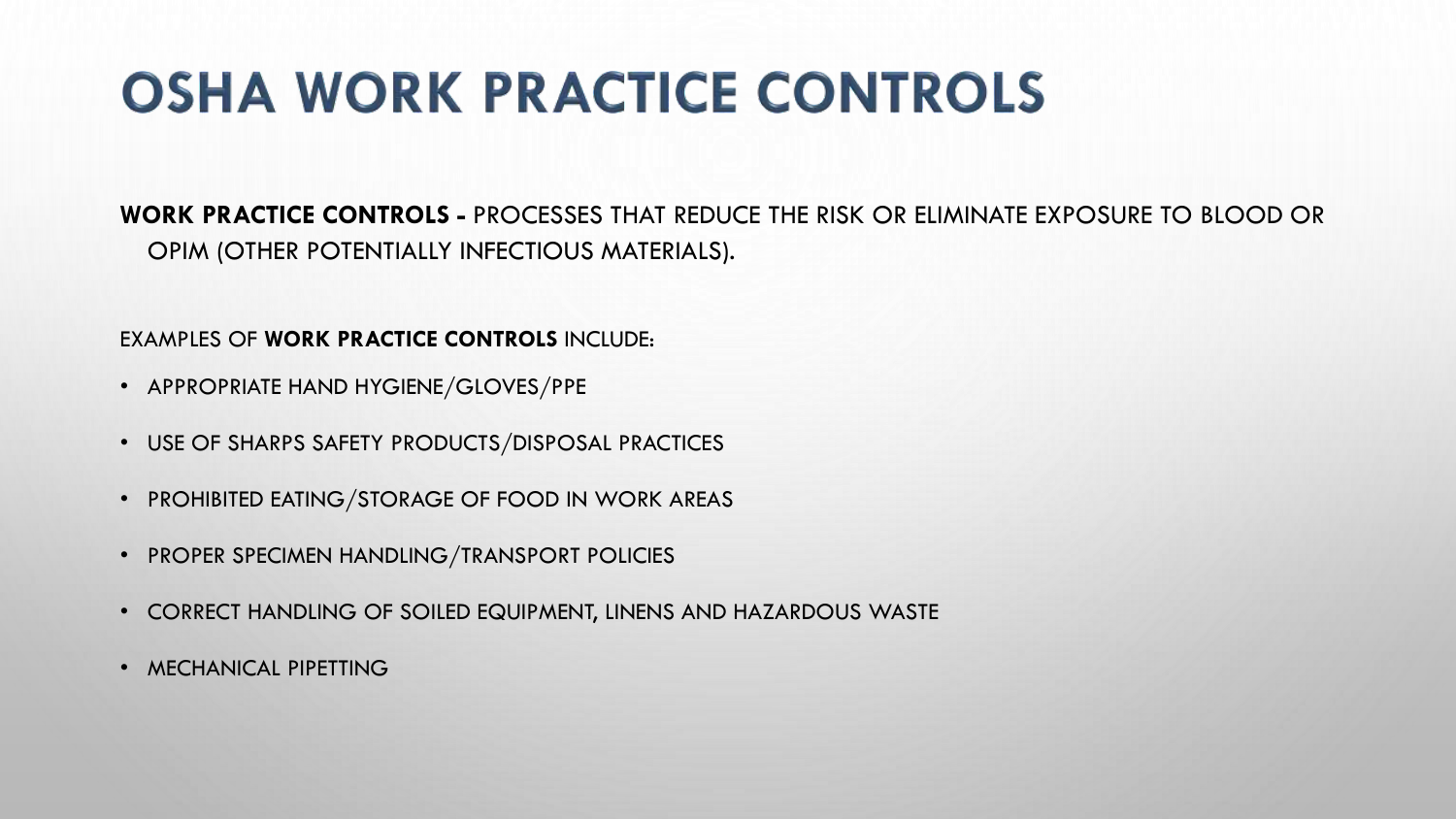# **OSHA WORK PRACTICE CONTROLS**

ADDITIONAL WORK PRACTICE CONTROLS INCLUDE:

- **EATING, DRINKING, APPLYING COSMETICS OR LIP BALM, OR HANDLING CONTACT LENSES ARE PROHIBITED IN WORK AREAS WHERE THERE IS A REASONABLE LIKELIHOOD OF OCCUPATIONAL EXPOSURE TO BLOODBORNE PATHOGENS.**
- FOOD OR DRINK MAY NOT BE PLACED IN REFRIGERATORS, FREEZERS, SHELVES, CABINETS, OR COUNTER TOPS WHERE BLOOD OR OTHER BODY SUBSTANCES MAY BE PRESENT.
- MOUTH PIPETTING/SUCTIONING OF BLOOD OR OTHER BODY FLUIDS IS PROHIBITED, AND ONLY MECHANICAL PIPETTING OR SUCTIONING IS ALLOWED.
- ALL PROCEDURES INVOLVING BLOOD OR OTHER POTENTIALLY INFECTIOUS MATERIALS SHALL BE PERFORMED IN SUCH A MANNER AS TO MINIMIZE SPLASHING, SPRAYING, AND GENERATION OF DROPLETS OF THESE SUBSTANCES.
- SUPPLY CARTS ARE TO BE STORED IN CLEAN AREAS AND ARE NOT TO BE TAKEN INTO PATIENT ROOMS. CARTS WITH CLEAN OR STERILE SUPPLIES ARE NEVER TO BE USED AS RECEPTACLES FOR DIRTY SUPPLIES OR ITEMS.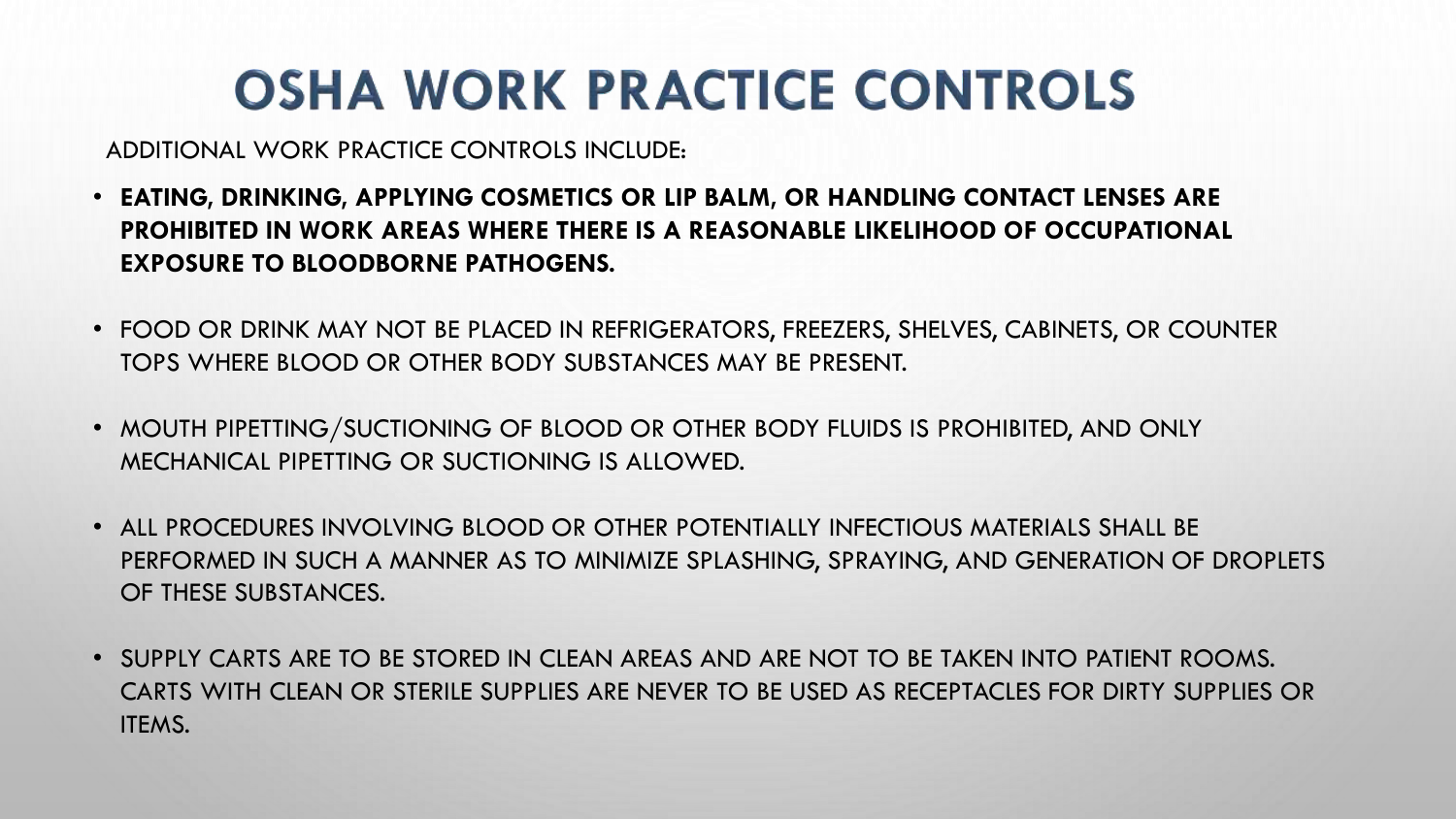## **OSHA ENGINEERING CONTROLS**

**ENGINEERING CONTROL**S ARE ITEMS OR EQUIPMENT THAT ARE DESIGNED TO REDUCE OR ELIMINATE THE RISK OF EXPOSURE TO BLOOD OR BODY FLUIDS.

EXAMPLES OF **ENGINEERING CONTROLS** INCLUDE:

- SHARPS SAFETY PRODUCTS
- LEAK PROOF SPECIMEN CONTAINERS
- LABORATORY EQUIPMENT
- SAFETY SHIELDS
- NEEDLE FREE IV ACCESS SYSTEMS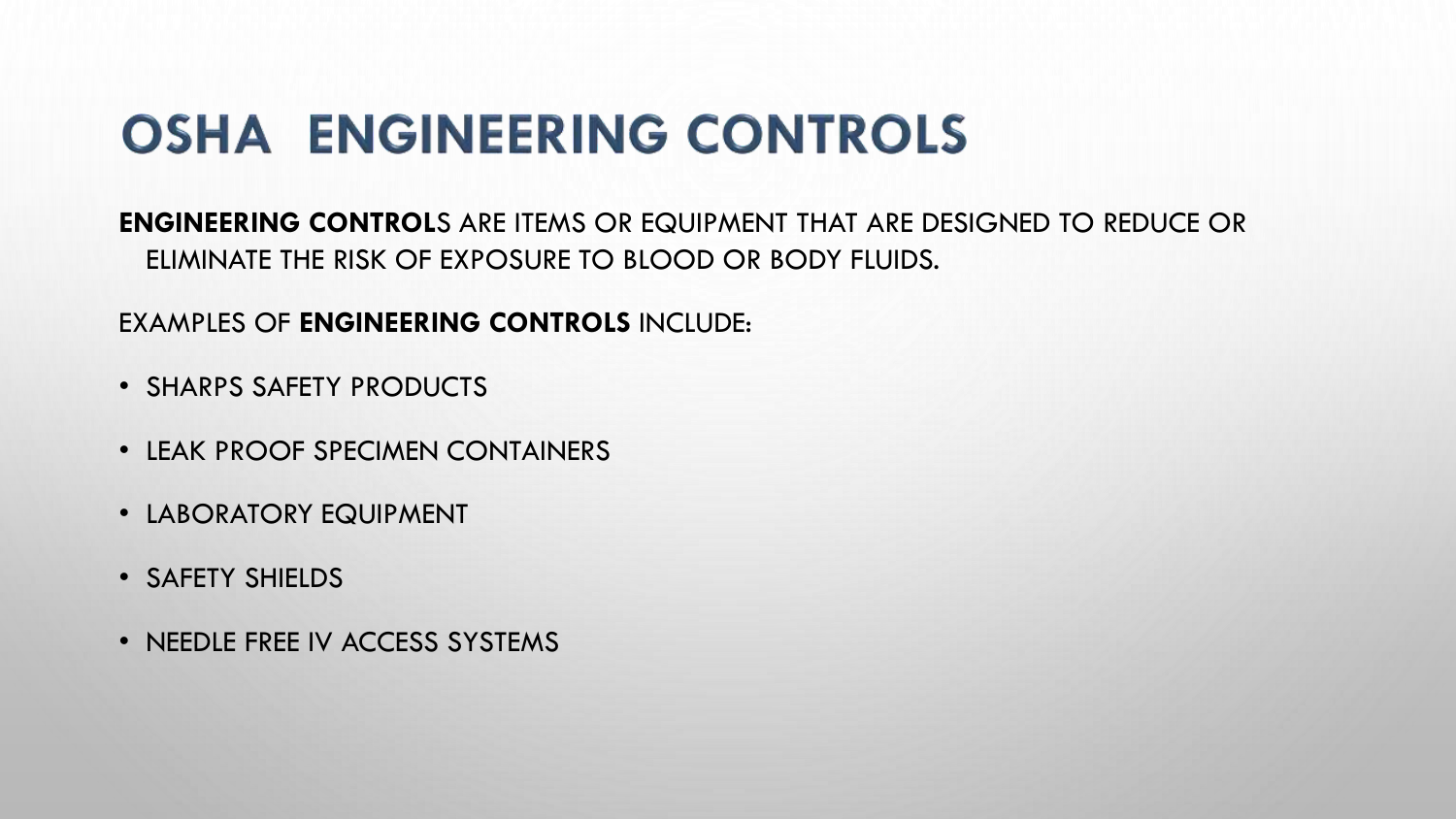### **BIOHAZARD SYMBOL**



Biohazard signs are always **red** or **orange** and have the biohazard symbol.

THE BIOHAZARD SYMBOL IS A UNIVERSAL SYMBOL PLACED ON ANY CONTAINER OR AREA THAT MAY CONTAIN INFECTIOUS WASTE OR POTENTIALLY INFECTIOUS MATERIAL, E.G. SOILED UTILITY ROOM DOORS, LABORATORY SPECIMEN TRANSPORT DEVICES, LINEN BAGS.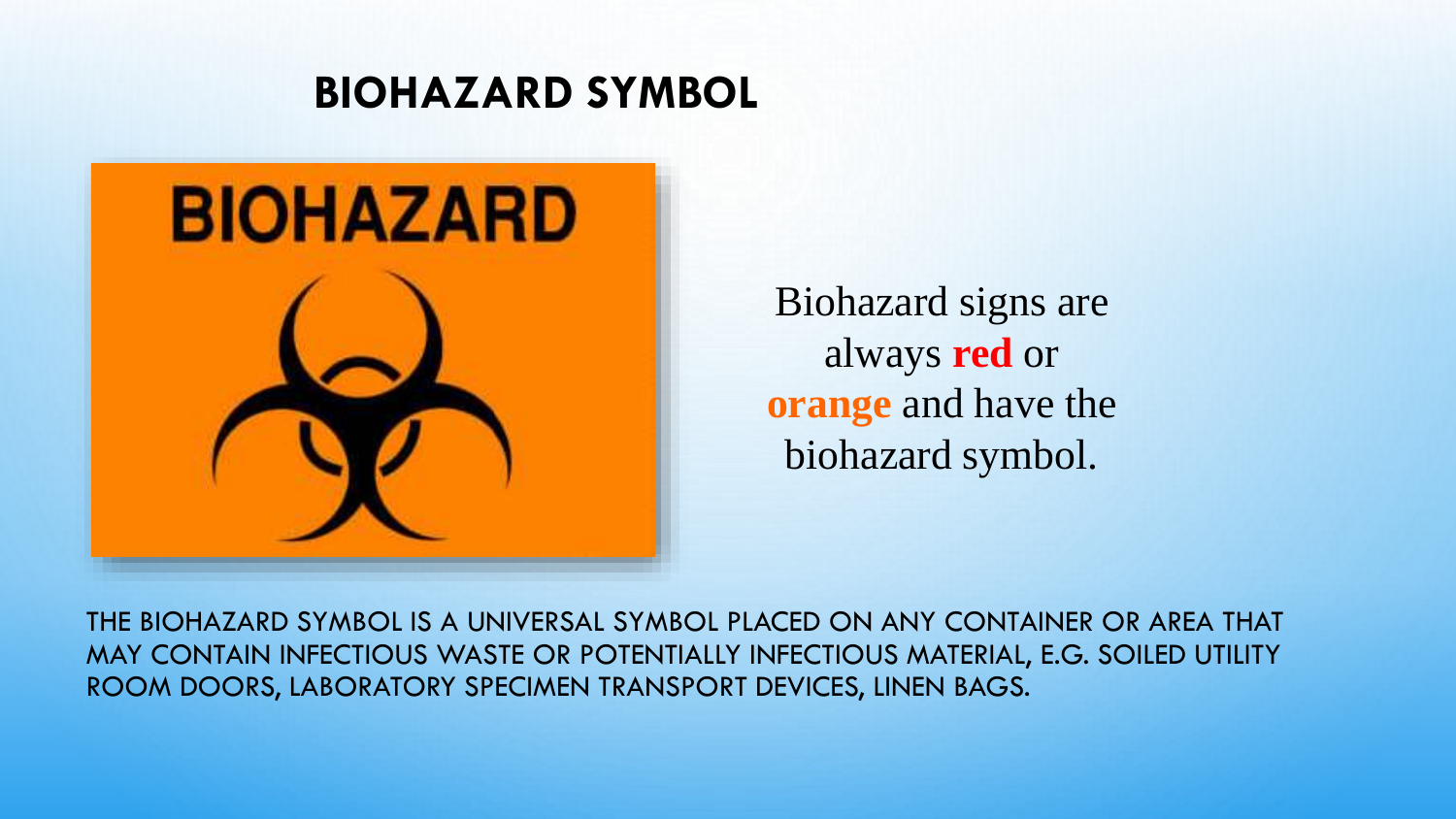## **BLOODBORNE PATHOGENS**



**Bloodborne Pathogen –** germs which may be present in blood or other body fluids that can cause diseases. Transmission may occur due to exposure to blood through needle stick and other sharps injuries, mucous membrane, and skin exposures.



Examples of **Bloodborne Pathogens** include:

Hepatitis C Hepatitis B HIV/AIDS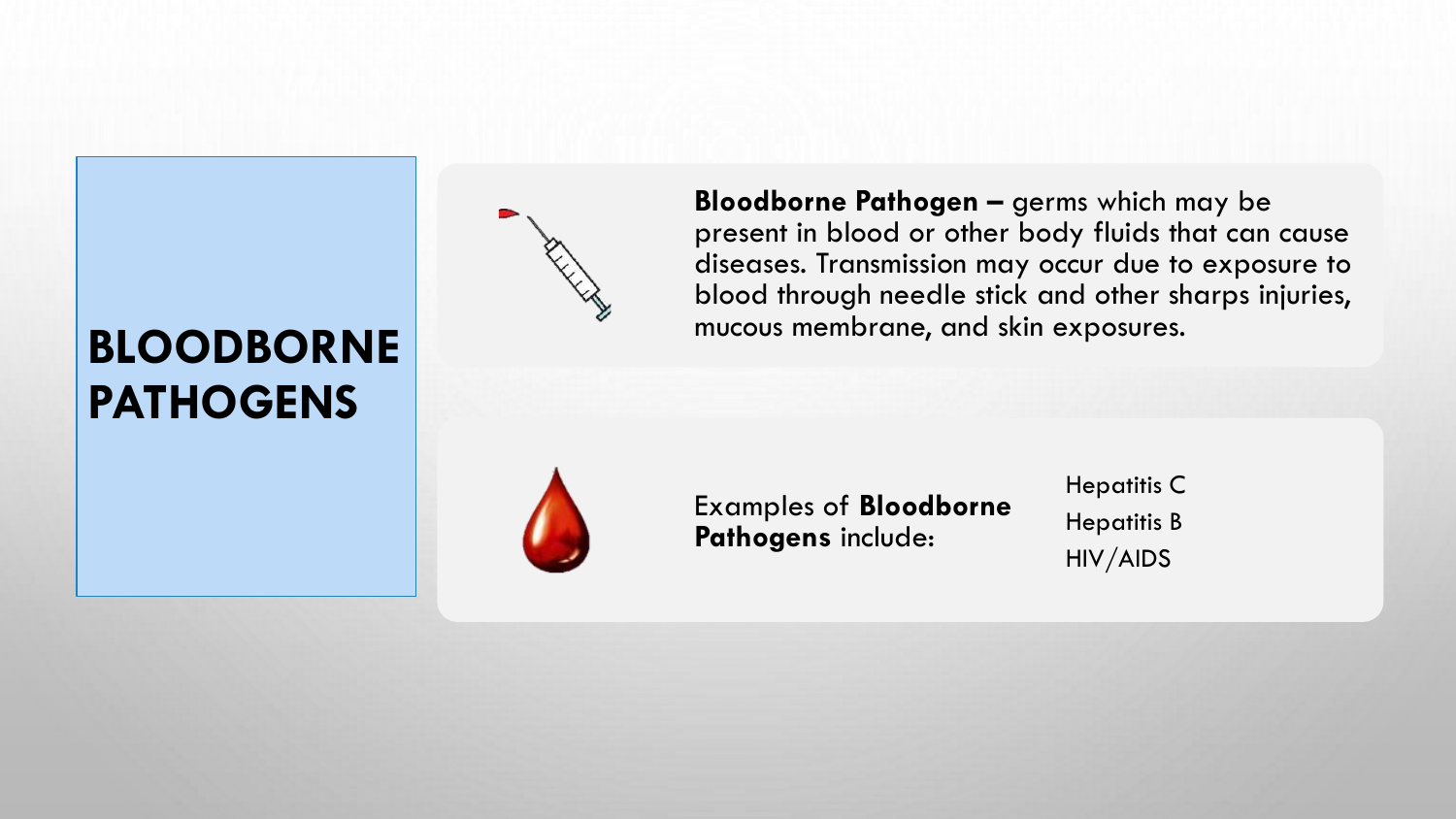# **HEPATITIS**



**HEPATITIS** IS AN INFLAMMATION OF THE LIVER. HEPATITIS IS MOST OFTEN CAUSED BY A VIRUS. IN THE US, THE MOST COMMON TYPES OF VIRAL HEPATITIS ARE:

- HEPATITIS B
- HEPATITIS C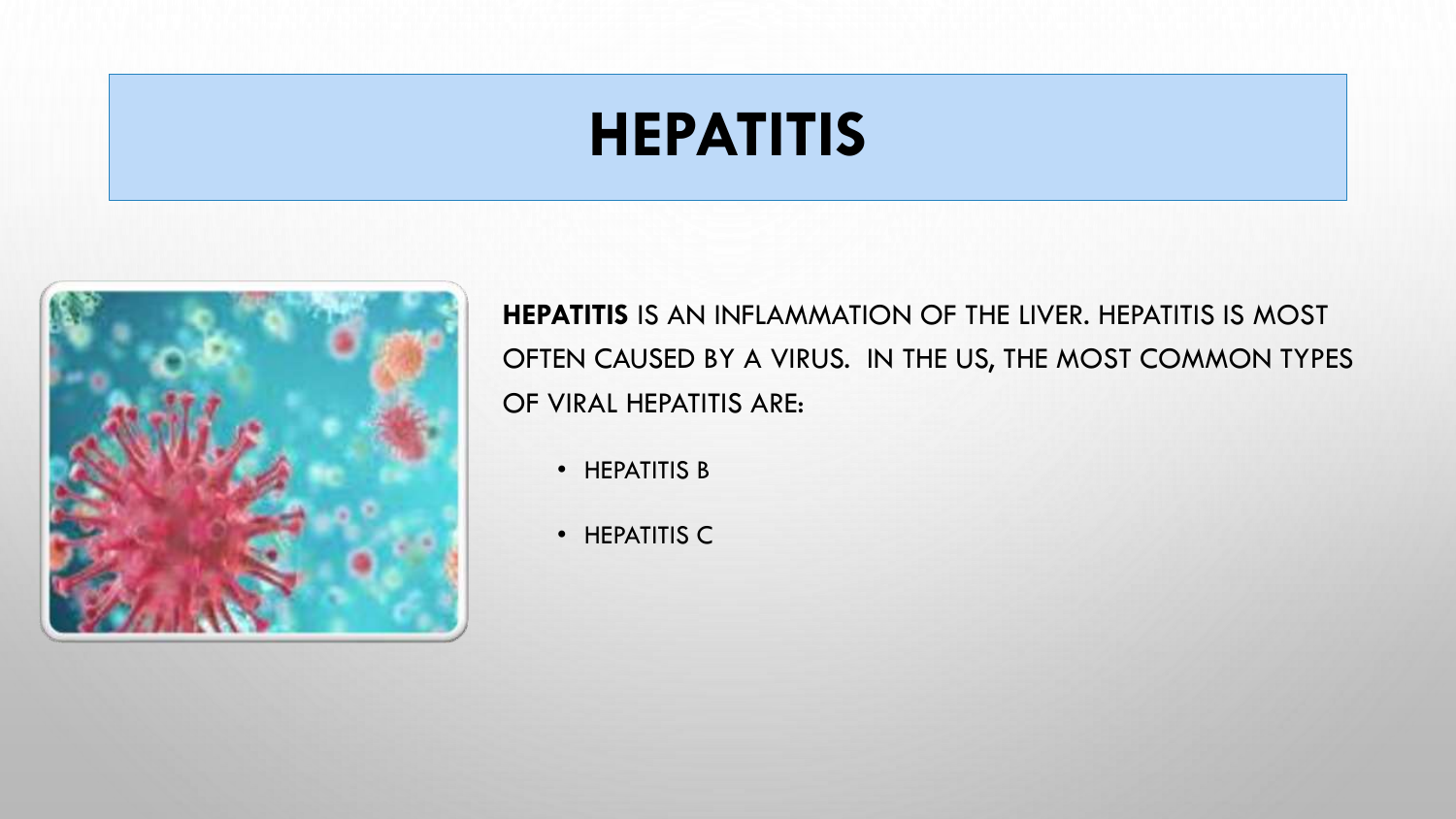## **HEPATITIS B**

**Hepatitis B transmission** occurs

when blood from an infected person enters the body of someone who is not infected via sharing needles/razors, birth, needle sticks, sexual contact, direct contact with blood of an infected person.

Can be **acute** (short term illness that occurs within the first 6 months after exposure) or chronic ( the Hepatitis B virus lives in the body).

**Symptoms include**: Fever, Fatigue, Loss of appetite, Nausea/Vomiting Abdominal Pain, Dark urine, Clay colored stool, Joint Pain, Jaundice

**Treatment:** While there is no "cure", treatment can render the virus inactive to prevent liver damage.

**Vaccines** are available for Hepatitis B, given as a series of 3 injections over 6 months.

Per the **OSHA guideline**, the vaccine is available to all hospital associates whose job may expose them to blood or other potentially infectious material.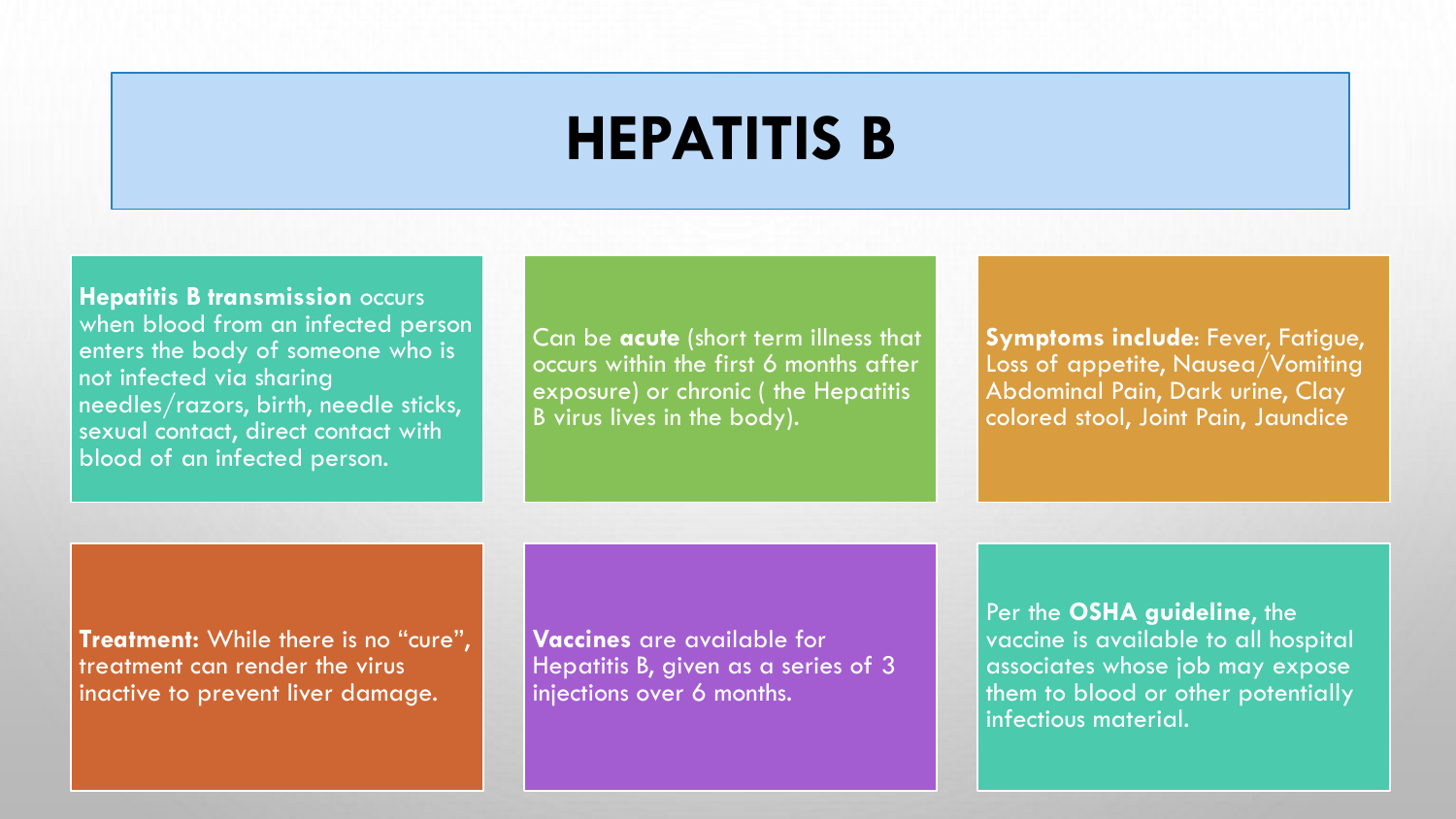# **HEPATITIS C**

Hepatitis C is spread when blood from an infected person enters the body of someone who is not infected via needle/razor sharing, birth, blood transfusions prior to 1992, needle sticks, sex.

3 Acute Hepatitis C infection – short term illness that occurs within 8 weeks to 6 months after exposure.



 $(\cdot)$ 

Chronic Hepatitis C infection – Long term illness that occurs when the Hepatitis C virus lives in the body. Hepatitis C infection can cause liver problems; for example, cirrhosis (scarring of the liver).



**Symptoms include**: Fever, Fatigue, Loss of appetite, Nausea/Vomiting Abdominal Pain, Dark urine, Clay colored stool, Joint Pain, Jaundice

**Hepatitis C Treatment:** There are several medications available to treat chronic Hepatitis C.



There is no current vaccine available for Hepatitis C; however, research is underway.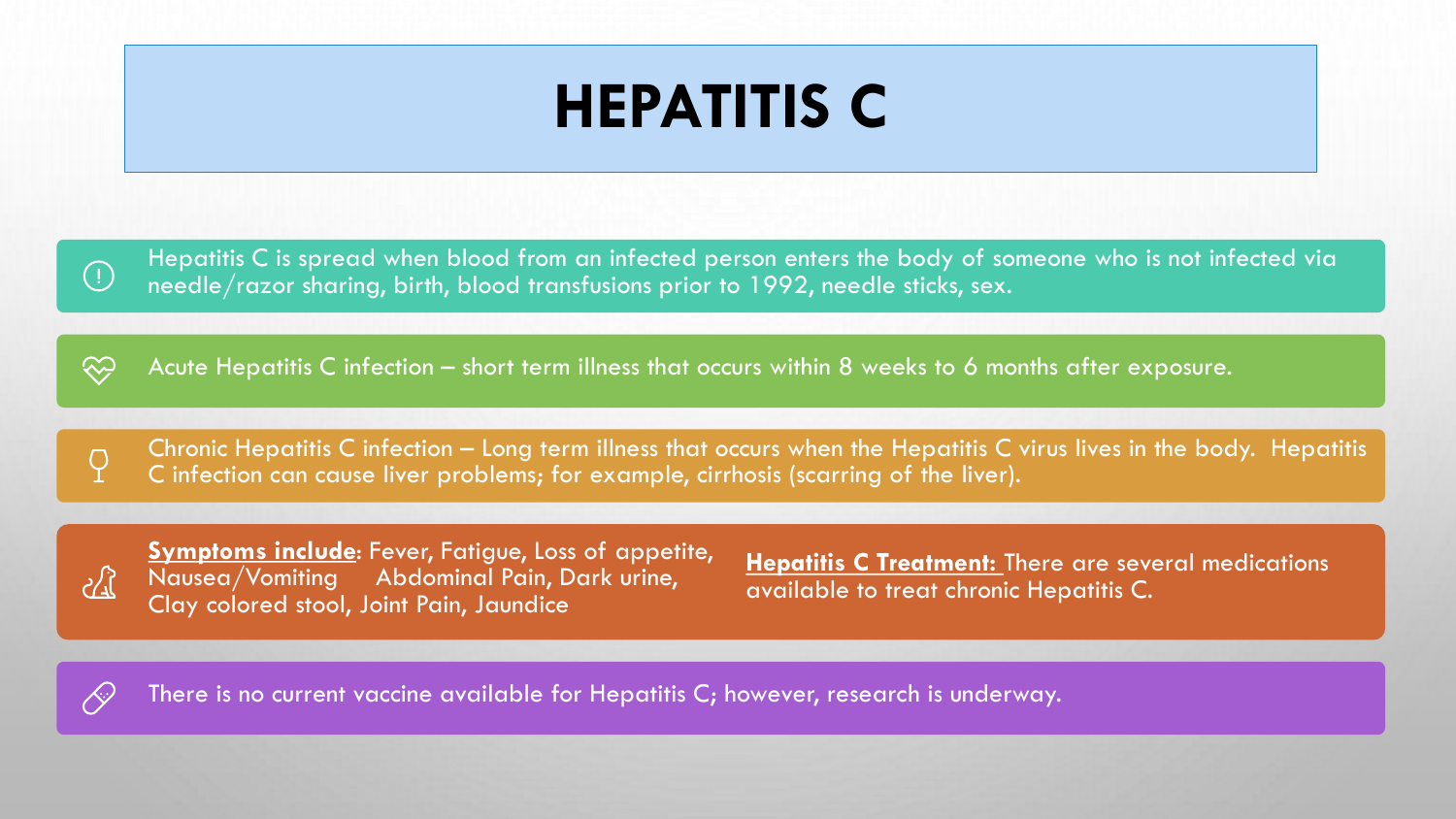**HIV** ( Human Immunodeficiency Virus ) is the virus that causes AIDS.

**AIDS** (Acquired Immune Deficiency Syndrome) is a blood borne viral illness caused by the Human Immunodeficiency Virus (HIV).

# **HIV/AIDS**

### **HIV/AIDS can be transmitted via**:

- Direct contact with blood or OPIM of an infected person (i.e. needle stick)
- IV drug use/sharing needles
- Tattoos
- Birth
- Intimate relations with an infected partner

### HIV and bloodborne diseases are **NOT** spread through:

- Casual contact , e.g. sharing food, hugging or shaking hands, using public restrooms, etc.
- Donating blood
- Bites from mosquitoes or other insects.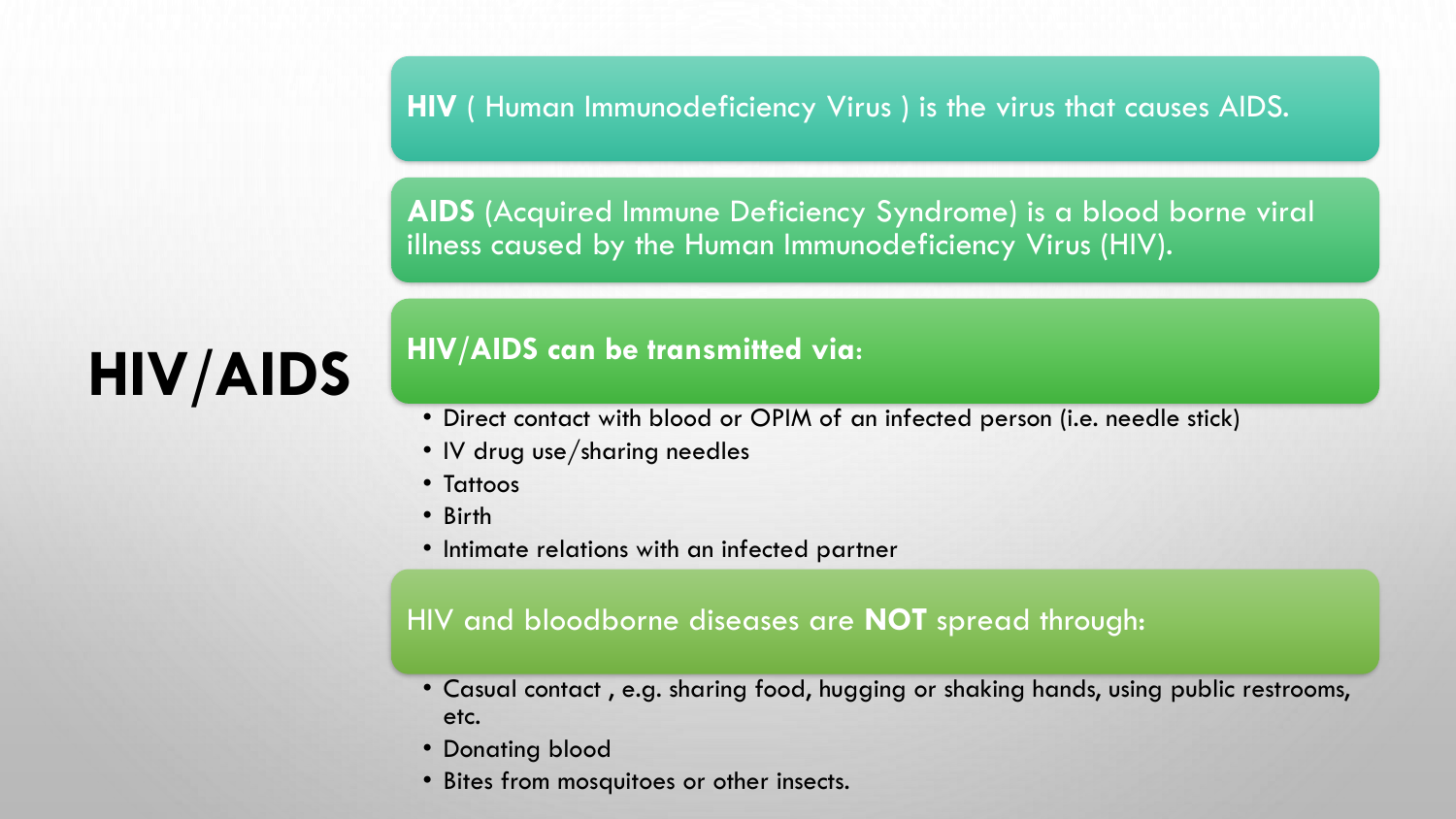## **EXPOSURE TO BLOOD/BODY FLUIDS**



### **WHAT IS AN EXPOSURE?**

- AN EXPOSURE IS DIRECT, UNPROTECTED CONTACT WITH BLOOD, BLOOD DERIVED FLUIDS, OR OTHER POTENTIALLY INFECTIOUS MATERIALS (OPIM) IN EYES, MOUTH OR OTHER MUCOUS MEMBRANES, NON-INTACT SKIN, OR A PARENTERAL ROUTE SUCH AS A SHARPS INJURY.
- BODY FLUIDS ON CLOTHING OR INTACT SKIN ARE NOT CONSIDERED AN EXPOSURE.
	- IMMEDIATELY PERFORM **SITE CARE**: FOR A WOUND, WASH WITH SOAP AND WATER, RINSE COPIOUSLY. IF MUCOUS MEMBRANES, FLUSH WITH WATER. FLUSH EYES WITH WATER OR SALINE SOLUTION.

**DO NOT APPLY** CAUSTIC AGENTS, OR INJECT ANTISEPTICS, OR DISINFECTANTS INTO THE WOUND.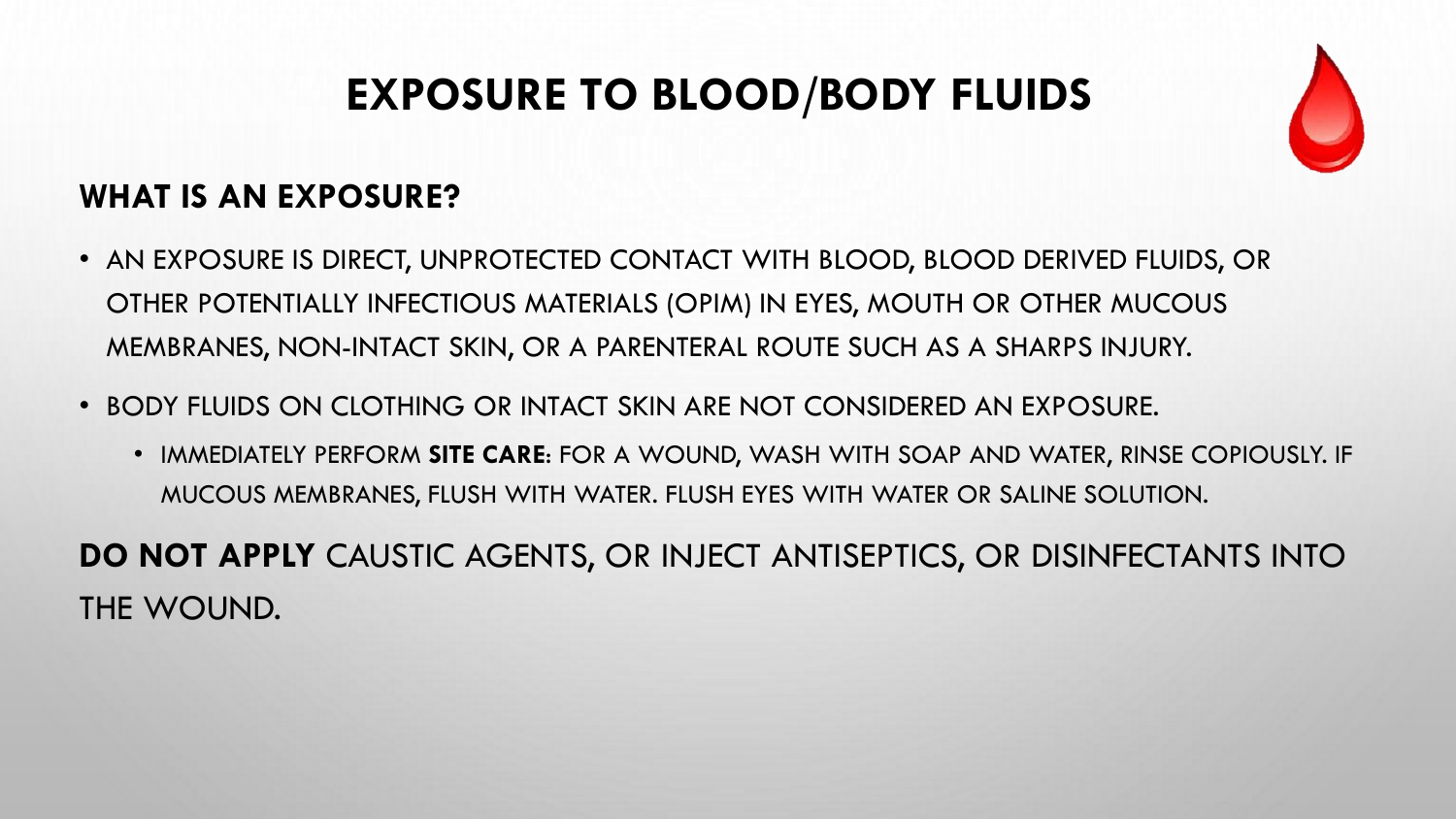### **EXPOSURE TO BLOOD/BODY FLUIDS CONTINUED**



### STEPS TO FOLLOW FOR AN EXPOSURE

- PROMPTLY NOTIFY ASSOCIATE HEALTH
	- **301-6265** DURING OFFICE HOURS (MON-FRI. 7AM-5PM)
	- OFFSITE OFFICE LOCATION: 375 THOMAS MORE PARKWAY SUITE 205
	- IF AFTER HOURS, NOTIFY THE NURSING HOUSE SUPERVISOR
- COMPLETE THE OPIM EXPOSURE INCIDENT CHECKLIST AND THE ASSOCIATE INCIDENT REPORT (ON INTRANET UNDER QUICK LINKS)
- INCLUDE SOURCE PATIENT'S NAME AND DATE OF BIRTH IF AVAILABLE (WRITE "UNKNOWN SOURCE" IF PATIENT INFO IS NOT AVAILABLE)
- PROMPTLY TAKE THE ABOVE DOCUMENTS TO THE OUTPATIENT LAB. IF AFTER HOURS: GO TO THE ED REGISTRATION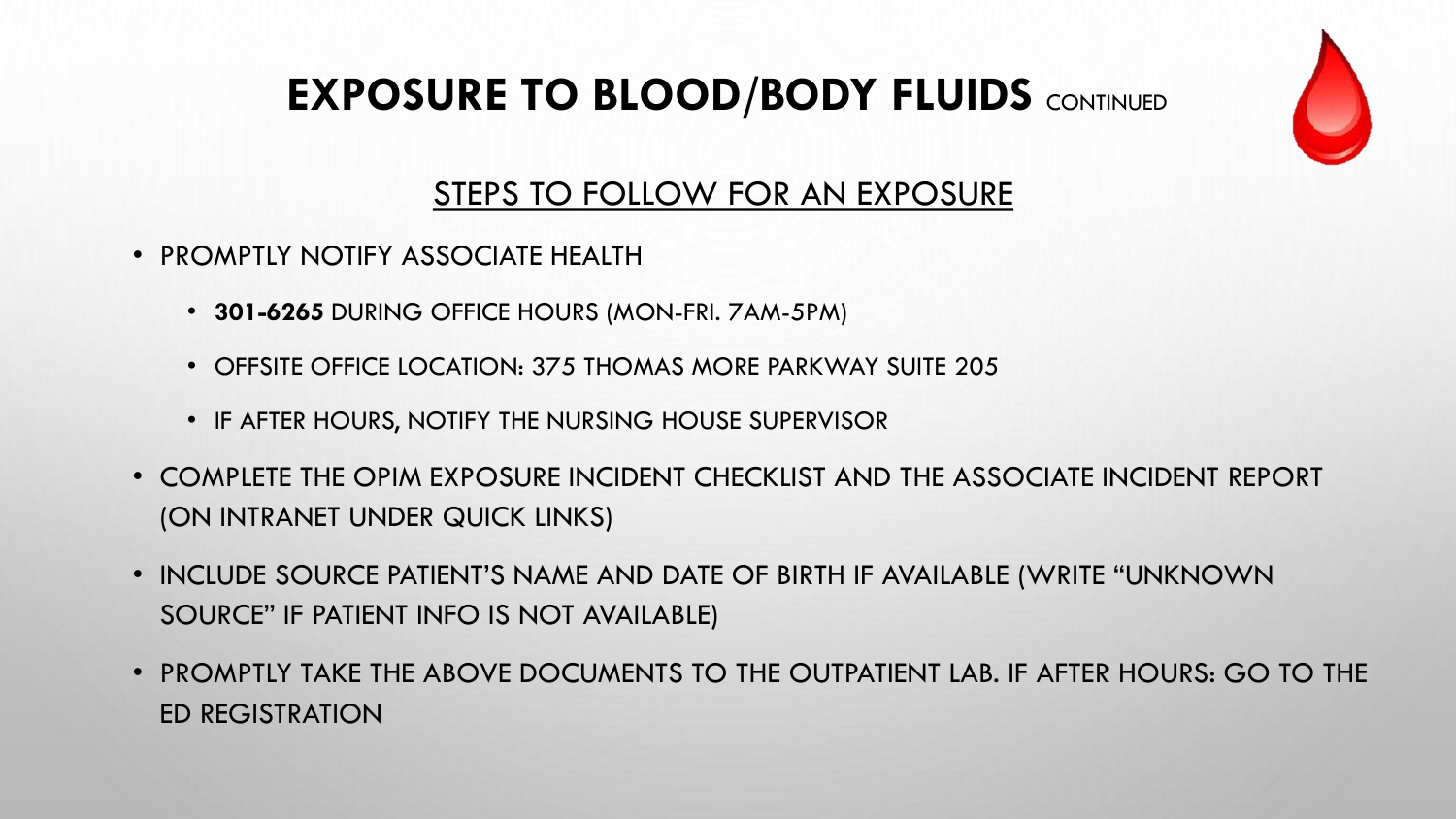### **EXPOSURE TO BLOOD/BODY FLUIDS CONTINUED**



- TESTING WILL BE ORDERED BY THE LAB ON BOTH THE ASSOCIATE AND THE SOURCE (WHEN AVAILABLE)
- ASSOCIATE HEALTH WILL PROVIDE THE WRITTEN TEST RESULTS OF THE KNOWN SOURCE AND ASSOCIATES' BASELINE TESTS WITHIN 15 DAYS OF COMPLETION OF TESTS. DIRECTIONS FOR APPROPRIATE FOLLOW-UP PROTOCOLS WILL BE PROVIDED AT THAT TIME.

CONTACT ASSOCIATE HEALTH FOR ADDITIONAL QUESTIONS

FOR COMPLETE INFORMATION, SEE HUMAN RESOURCES POLICY/PROCEDURE HR-HS-12: *EXPOSURE TO BLOOD OR OTHER POTENTIALLY INFECTIOUS MATERIAL (OPIM).*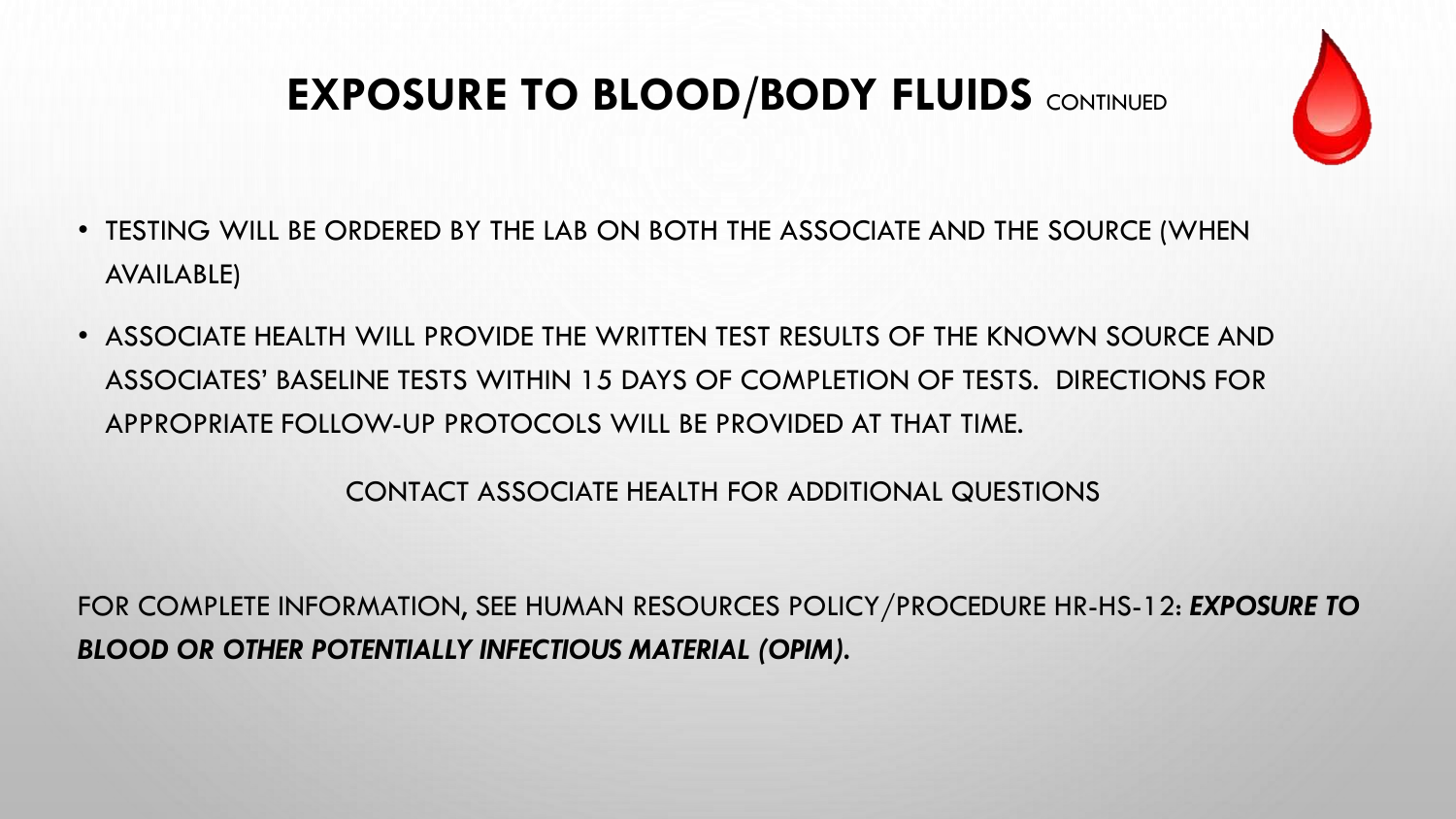# **TUBERCULOSIS OBJECTIVES**

- THE OCCUPATIONAL SAFETY AND HEALTH ADMINISTRATION (OSHA) PUBLISHES AND ENFORCES NATIONAL GUIDELINES FOR TB INFECTION CONTROL.
- THE PRIMARY EMPHASIS OF THE TB EXPOSURE CONTROL PLAN IS TO ACHIEVE THREE GOALS:
	- EARLY DETECTION
	- PROMPT ISOLATION
	- PROMPT TREATMENT

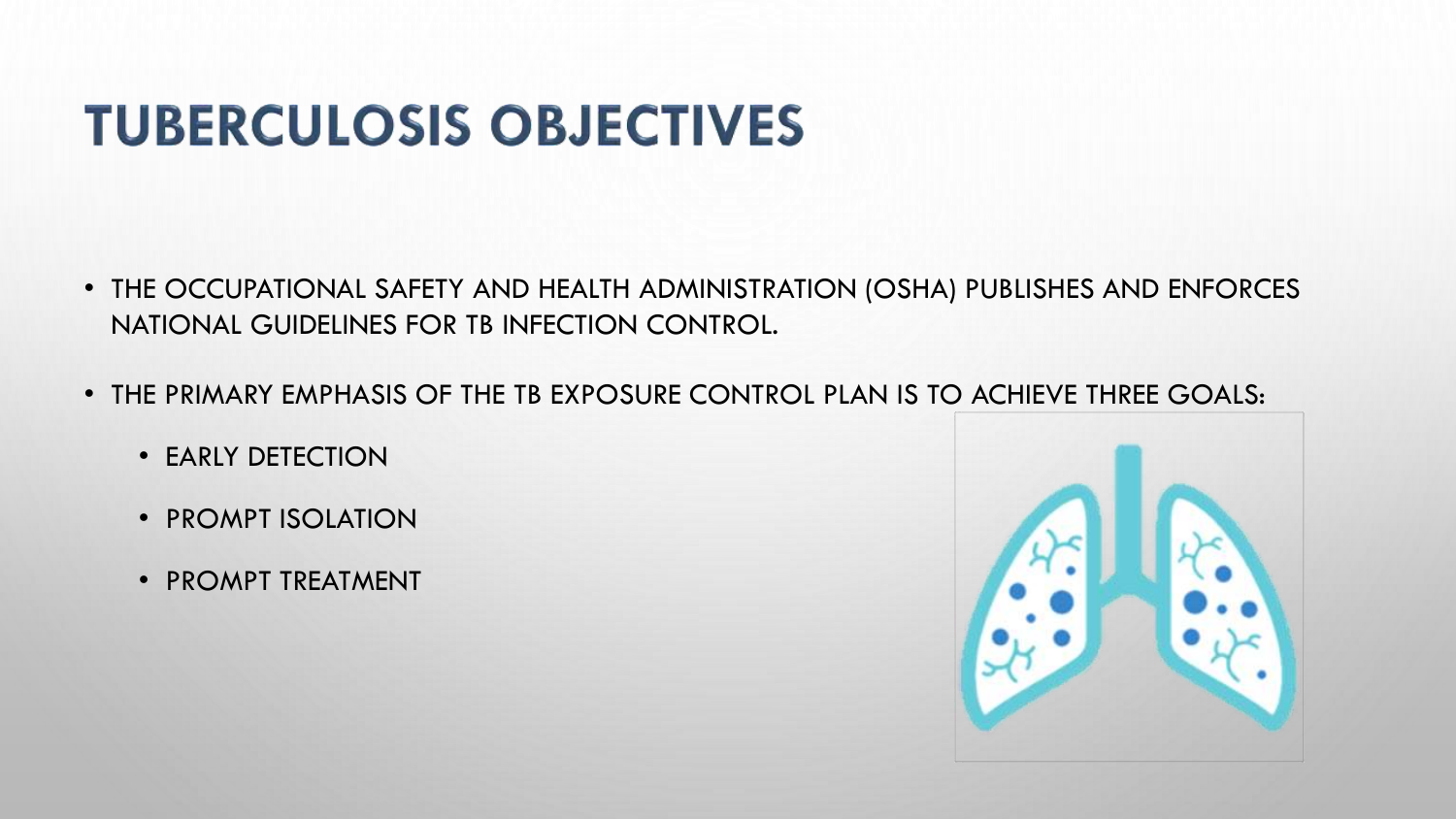## **TB TRANSMISSION**



**Pulmonary TB** spreads from the lungs of an infected person to another person through the air via:

Sneezing

Singing

Or anytime air is forcibly expelled from the lungs



People can become infected when they breathe in air containing TB germs. These germs can stay in the air for several hours depending on the environment.



Individuals who may be at risk for developing TB include:

Elderly

Persons living in under- developed countries

Alcoholics

Intravenous drug user (IVDU)

Homeless persons

**Talking** 

People with chronic diseases

Persons with certain medical conditions including HIV, cancer, and diabetes are at a higher risk of developing active TB disease if infected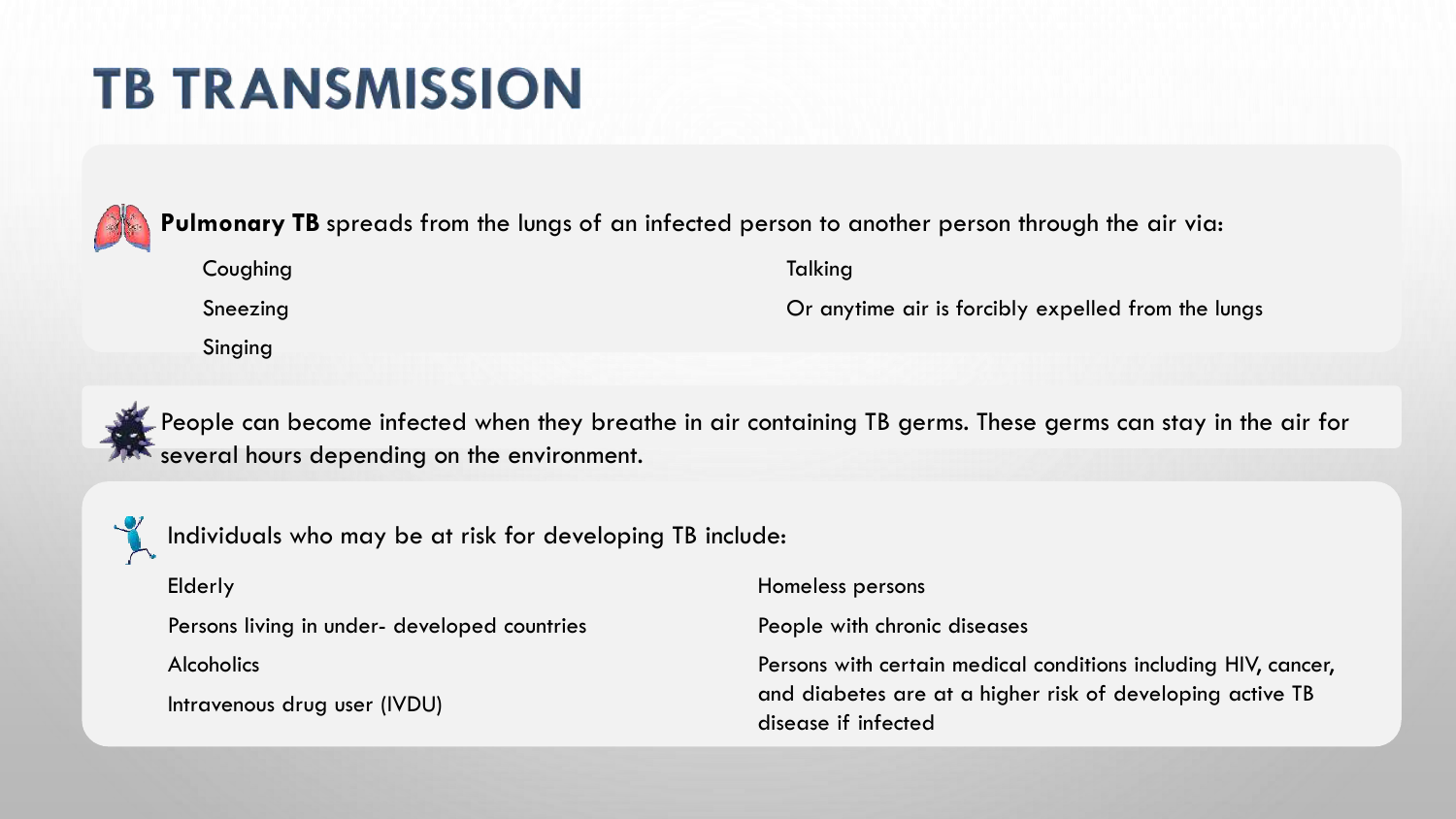## **TUBERCULOSIS**

### **TB symptoms include:**

- Feelings of sickness or weakness
- Weight loss
- Fever
- Night sweats
- Coughing/coughing up blood (>3 weeks)
- Chest pain

#### Persons suspected are evaluated in the following ways:

- Physical examination
- Tuberculin skin test (sometimes called a PPD)
- Chest X-ray
- Sputum smear and culture

Once infected, TB may remain dormant (asleep) in the body while the immune system is strong.

TB disease may develop shortly after inhaling the TB germ, later as the immune system slows down, or never develop active disease.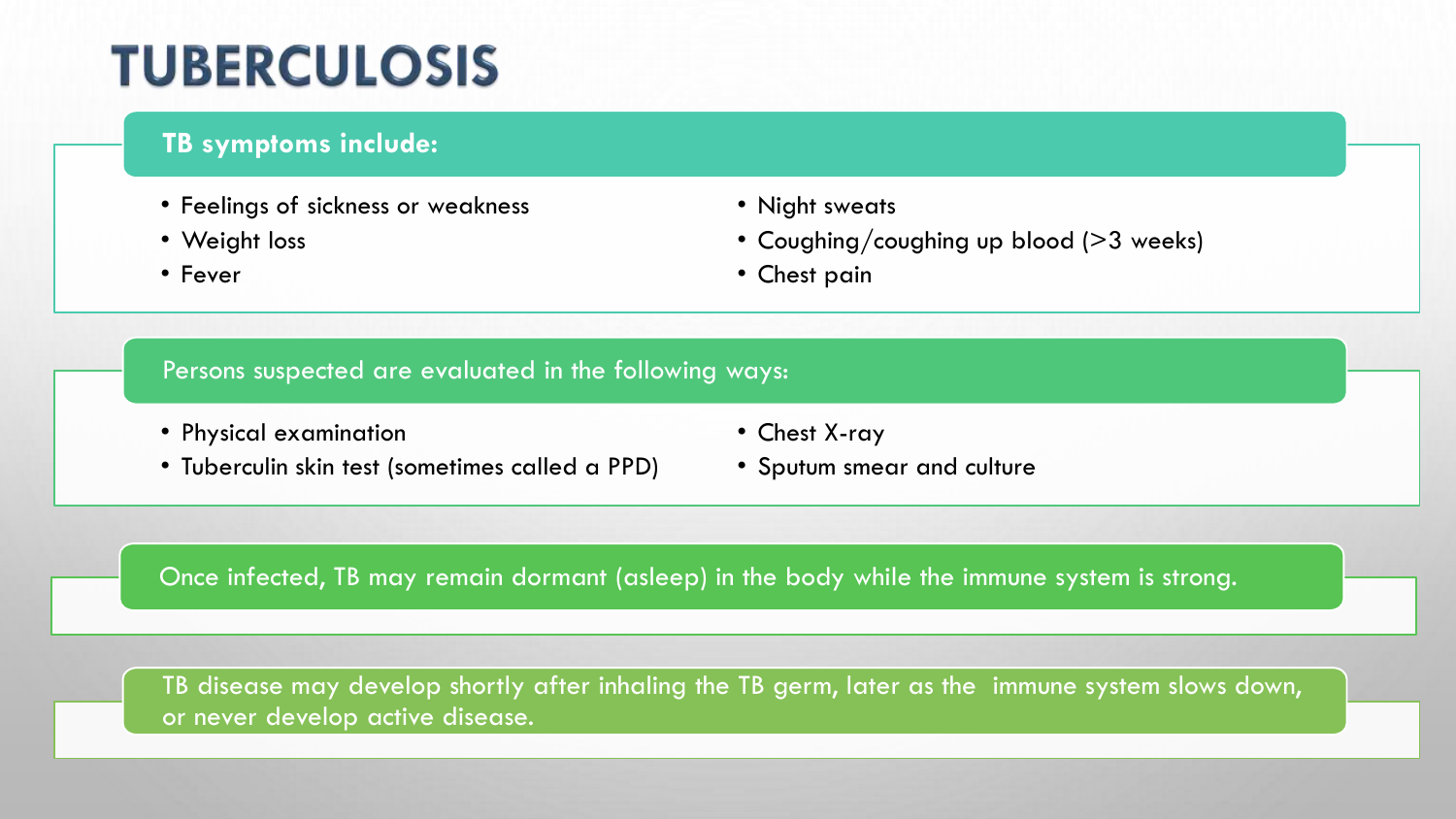# **ACTIVE VS LATENT TUBERCULOSIS**

**ACTIVE TB:** BACTERIA BECOME ACTIVE AND MULTIPLY IF THE IMMUNE SYSTEM CAN'T STOP THEM FROM GROWING.

- CAPABLE OF SPREADING THE INFECTION TO OTHERS AND REQUIRE **AIRBORNE ISOLATION** (MUST BE IN A DESIGNATED NEGATIVE PRESSURE VENTILATED ROOM)
- CAN USUALLY BE TREATED WITH A COURSE OF SEVERAL ANTI-TUBERCULOSIS DRUGS (6-9 MONTHS)
- IT IS VERY IMPORTANT THAT PEOPLE WHO HAVE TB DISEASE FINISH THE MEDICINE AND TAKE THE DRUGS EXACTLY AS PRESCRIBED. IF THEY STOP TAKING THE DRUGS TOO SOON, THEY CAN BECOME SICK AGAIN.

**LATENT TB:** PERSONS WHO HAVE THE TB GERM IN THEIR BODY BUT DO NOT BECOME ILL

- HAVE NO SYMPTOMS AND DON'T FEEL SICK / CAN'T SPREAD TB BACTERIA TO OTHERS
- USUALLY HAVE A POSITIVE TB SKIN TEST REACTION OR POSITIVE TB BLOOD TEST
- MAY DEVELOP TB DISEASE IF THEY DON'T RECEIVE TREATMENT: OFTEN PRESCRIBED A COURSE OF ONE DRUG ANTI-TUBERCULOSIS TREATMENT TO PREVENT THEM FROM DEVELOPING THE DISEASE.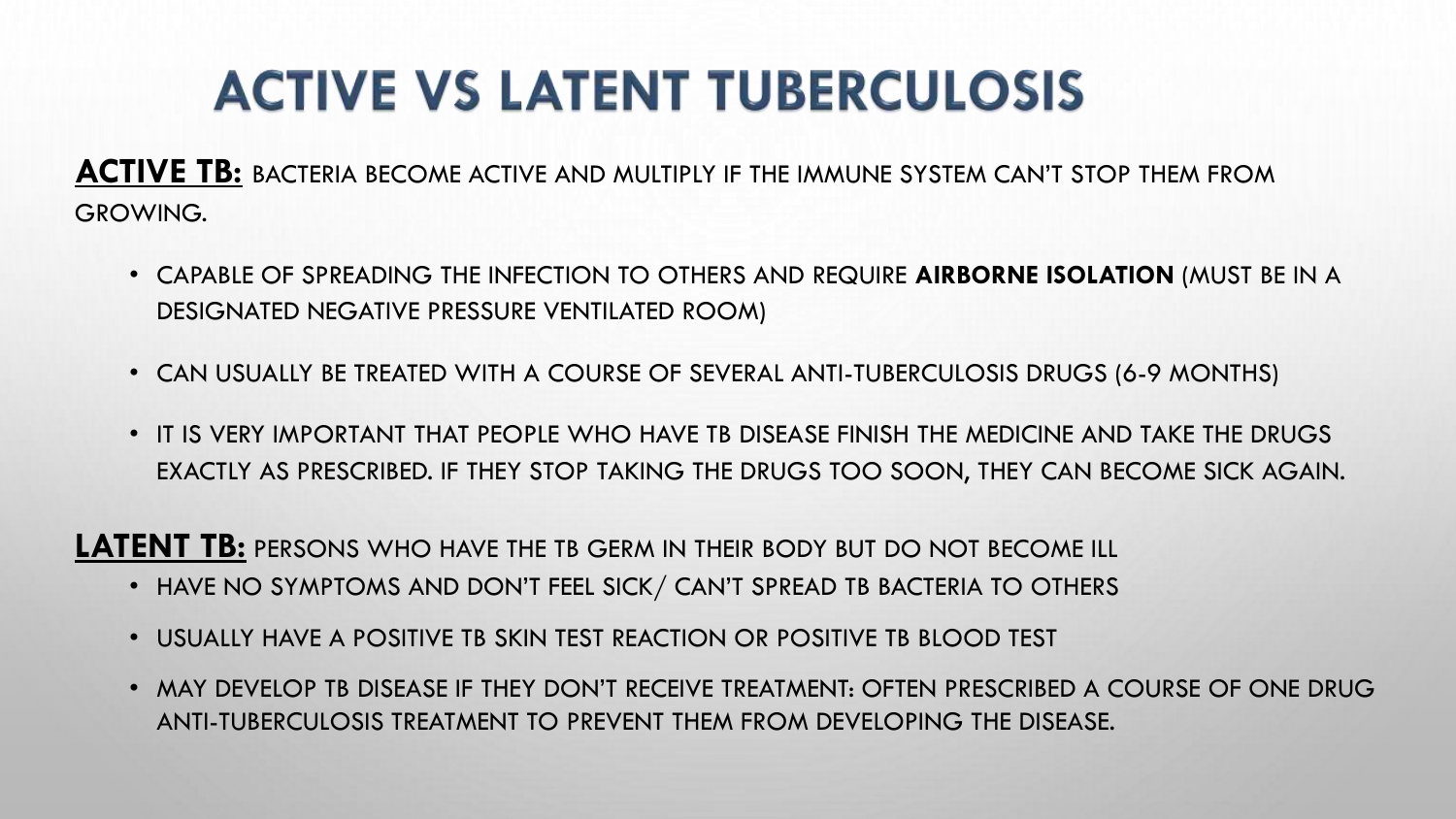## **ISOLATION GUIDELINES FOR TB**

- IF SIGNS AND SYMPTOMS OF TB ARE PRESENT: **AIRBORNE ISOLATION** MUST BE ORDERED
- PATIENT MUST BE PLACED IN PROPERLY VENTILATED NEGATIVE PRESSURE ROOM (DESIGNATED BY A BLUE DOT AND/OR A GAUGE VISIBLE OUTSIDE THE ROOM). PLANT ENGINEERING IS RESPONSIBLE FOR CHECKING THE APPROPRIATE PRESSURES OF THESE ROOMS DAILY.
- TRANSFERS TO APPROPRIATE ISOLATION ROOMS MUST OCCUR WITHIN FIVE HOURS OF THE ORDER FOR ISOLATION. WHILE AWAITING TRANSFER, THE PATIENT SHOULD WEAR A SURGICAL MASK AND BE PLACED IN AN AREA THAT WILL REDUCE EXPOSURE TO OTHERS. DOOR TO PATIENT ROOM MUST REMAIN CLOSED EXCEPT FOR ENTRY AND EXIT
- **ALL** HEALTHCARE WORKERS ENTERING THE ISOLATION ROOM MUST WEAR A N95 RESPIRATOR OR A POWERED AIR PURIFIER RESPIRATOR (PAPR). (FIT TESTING PROGRAM IS OVERSEEN BY ASSOCIATE HEALTH. INITIAL AND ANNUAL EVALUATIONS ARE REQUIRED)
- THESE PATIENTS SHOULD REMAIN IN ISOLATION UNTIL THE DIAGNOSIS OF TB HAS BEEN RULED OUT, OR UNTIL CONDITION IMPROVES.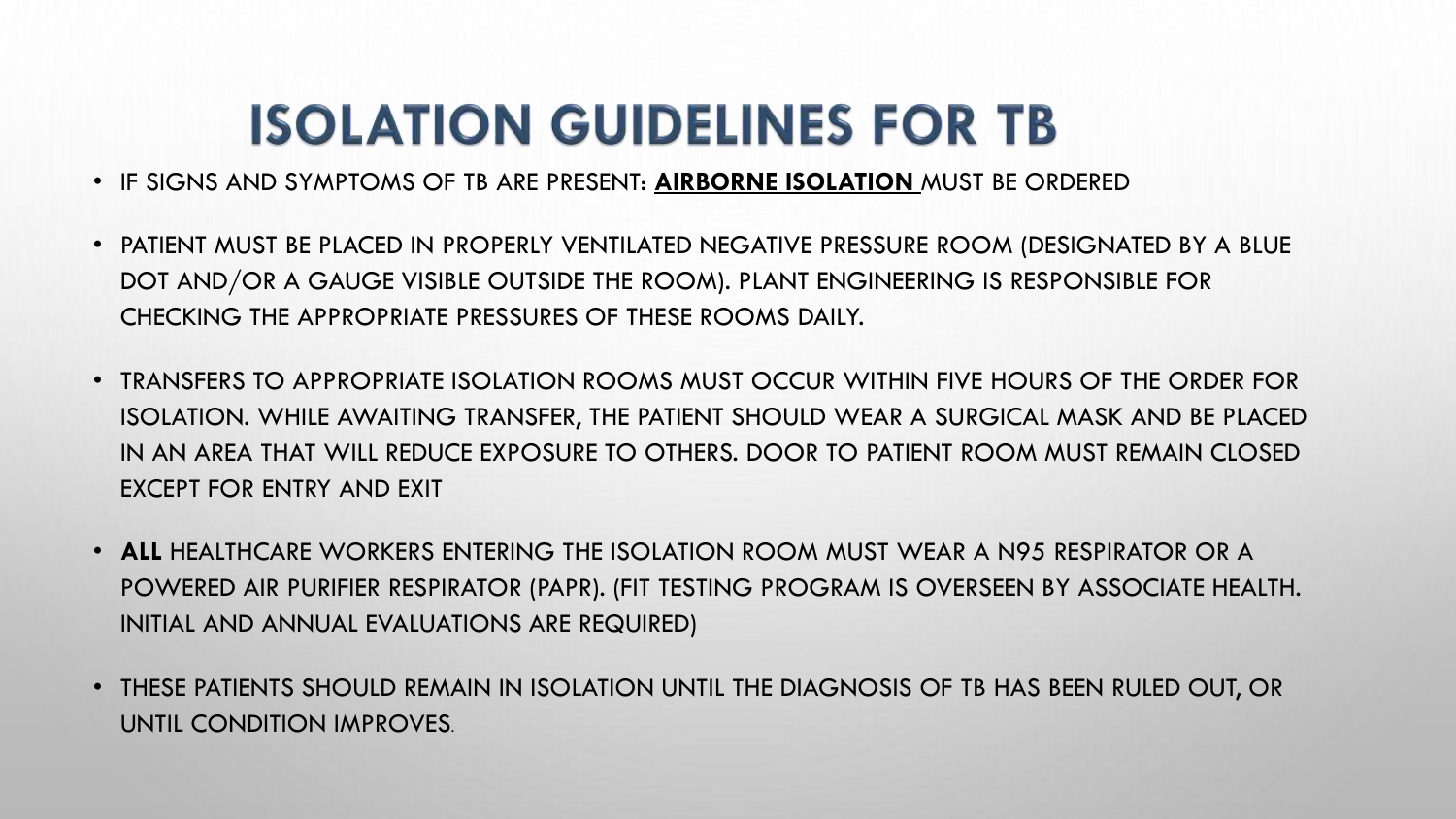# **TB PATIENT TRANSPORT**

### **TRANSPORT OF PATIENTS**

- SHOULD NOT ROUTINELY BE MOVED FROM THEIR ROOMS UNLESS IT IS A MEDICAL NECESSITY
- PATIENT SHOULD WEAR A WELL-FITTING SURGICAL MASK WHILE OUT OF THE ROOM (MUST BE COOPERATIVE AND COMPLIANT).
- THE TRANSPORTER DOES NOT NEED TO WEAR RESPIRATORY PROTECTION OUTSIDE THE ISOLATION ROOM AS LONG AS THE PATIENT IS MASKED.
- PROCEDURES TO BE DONE OUTSIDE THE PATIENT'S ROOM SHOULD BE COORDINATED WITH THE HOST DEPARTMENT AT A TIME OF LOW PATIENT CENSUS AND ACTIVITY (END OF THE DAY).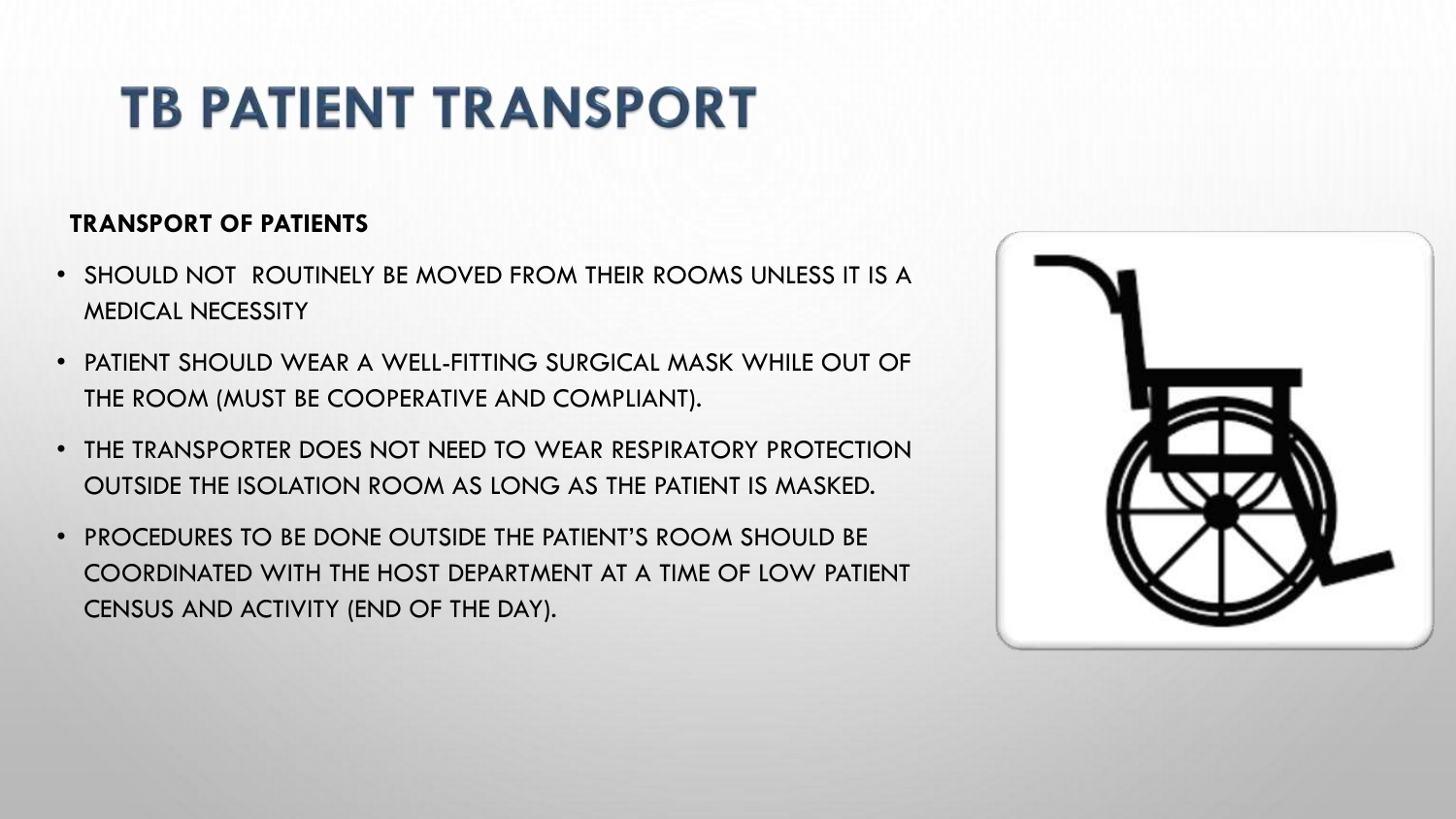## **TB DISCONTINUATION OF ISOLATION**

### **DISCONTINUATION OF ISOLATION FOR TB PATIENTS**

- AIRBORNE PRECAUTIONS MAY BE DISCONTINUED BY THE PHYSICIAN OR INFECTION CONTROL WHEN:
	- TB HAS BEEN RULED OUT BY THE PHYSICIAN AND ANOTHER CLINICAL DIAGNOSIS IS MADE THAT EXPLAINS THE CLINICAL SYNDROME
	- TB POSITIVE PATIENT SHOWS CLINICAL IMPROVEMENT, PATIENT HAS BEEN ON APPROPRIATE ANTI-TUBERCULAR THERAPY FOR AT LEAST ONE WEEK, AND EACH OF THREE CONSECUTIVE SPUTUM SPECIMENS, OBTAINED 8-24 HOURS APART WITH AT LEAST ONE EARLY MORNING SPECIMEN, ARE SMEAR NEGATIVE EOP AFR
- AFTER DISCHARGE:
	- ROOM SHOULD REMAIN CLOSED AND UNUSED FOR ONE HOUR
	- AIRBORNE ISOLATION SIGN SHOULD REMAIN ON THE DOOR TO THE ROOM
	- HCW SHOULD NOT ENTER WITHOUT RESPIRATORY PROTECTION.

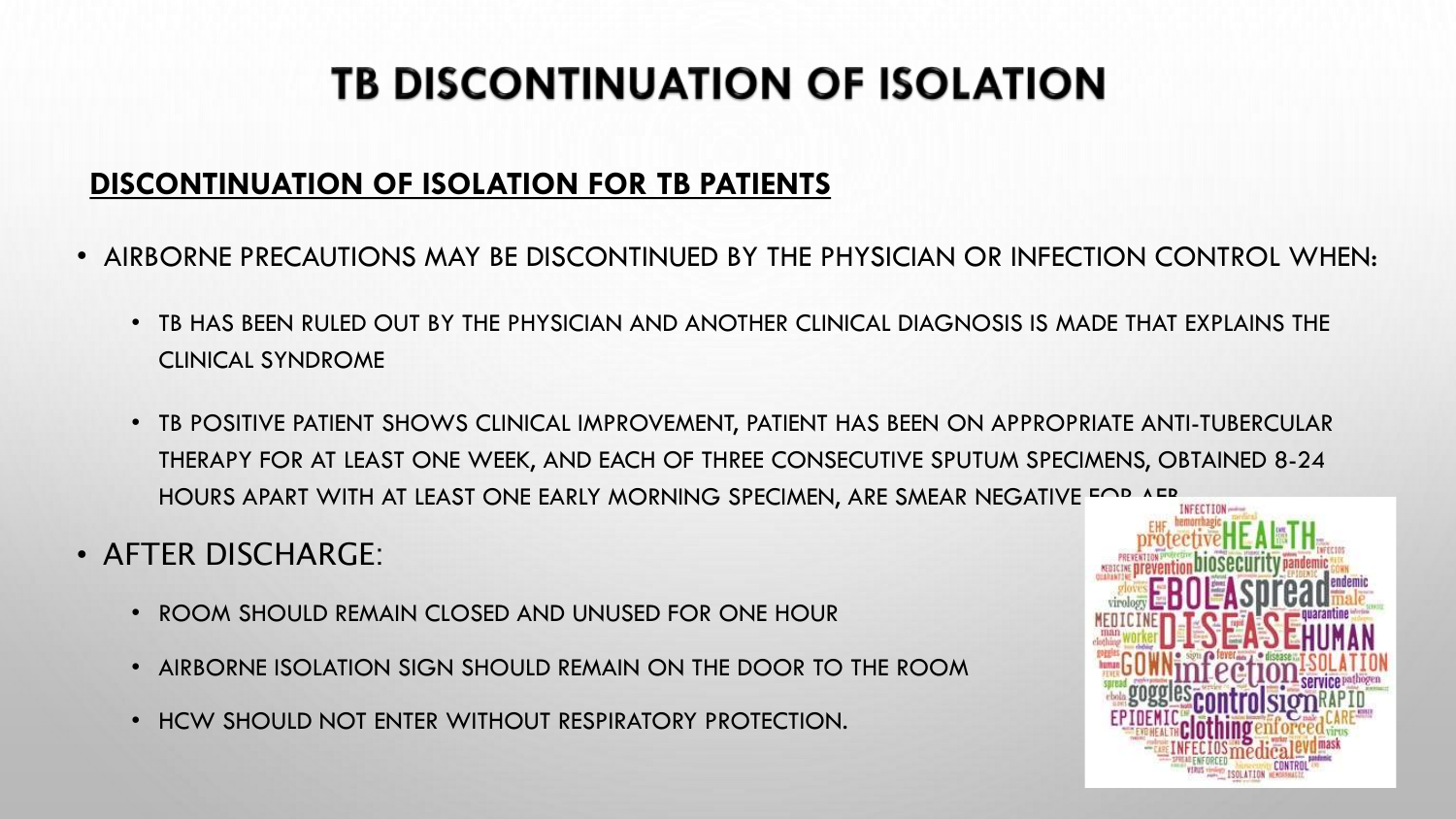### **TB ANNUAL TESTING**

### **ROUTINE TESTING OF HEALTHCARE WORKERS IS REQUIRED AND MANAGED BY ASSOCIATE HEALTH**

- ASSOCIATES WORKING IN POTENTIAL RISK AREAS WILL RECEIVE AN ANNUAL TB SCREENING. ALL OTHER ASSOCIATES WILL BE EXEMPT FROM ANNUAL SCREENING. REFER TO COMPLIANCE 360 TO DETERMINE IF YOUR DEPARTMENT IS POTENTIAL RISK OR EXEMPT FROM ANNUAL TESTING. POLICY NO: HR-HS-11
- TUBERCULIN SKIN TEST NEGATIVE RESPONDERS WILL BE RETESTED AT INTERVALS APPROPRIATE TO THEIR WORK AREAS.
- TUBERCULIN SKIN TEST POSITIVE RESPONDERS WILL BE ASSESSED VIA MEDICAL HISTORY FOR SYMPTOMS AT INTERVALS APPROPRIATE TO THEIR WORK AREAS.

#### **TB POST EXPOSURE EVALUATION**

- INFECTION CONTROL WILL NOTIFY ASSOCIATE HEALTH OF ANY POTENTIAL EXPOSURE SITUATIONS
- ASSOCIATE EXPOSURES WILL BE SCREENED ACCORDING TO THEIR SKIN TEST STATUS, AND AT APPROPRIATE INTERVALS AFTER EXPOSURE.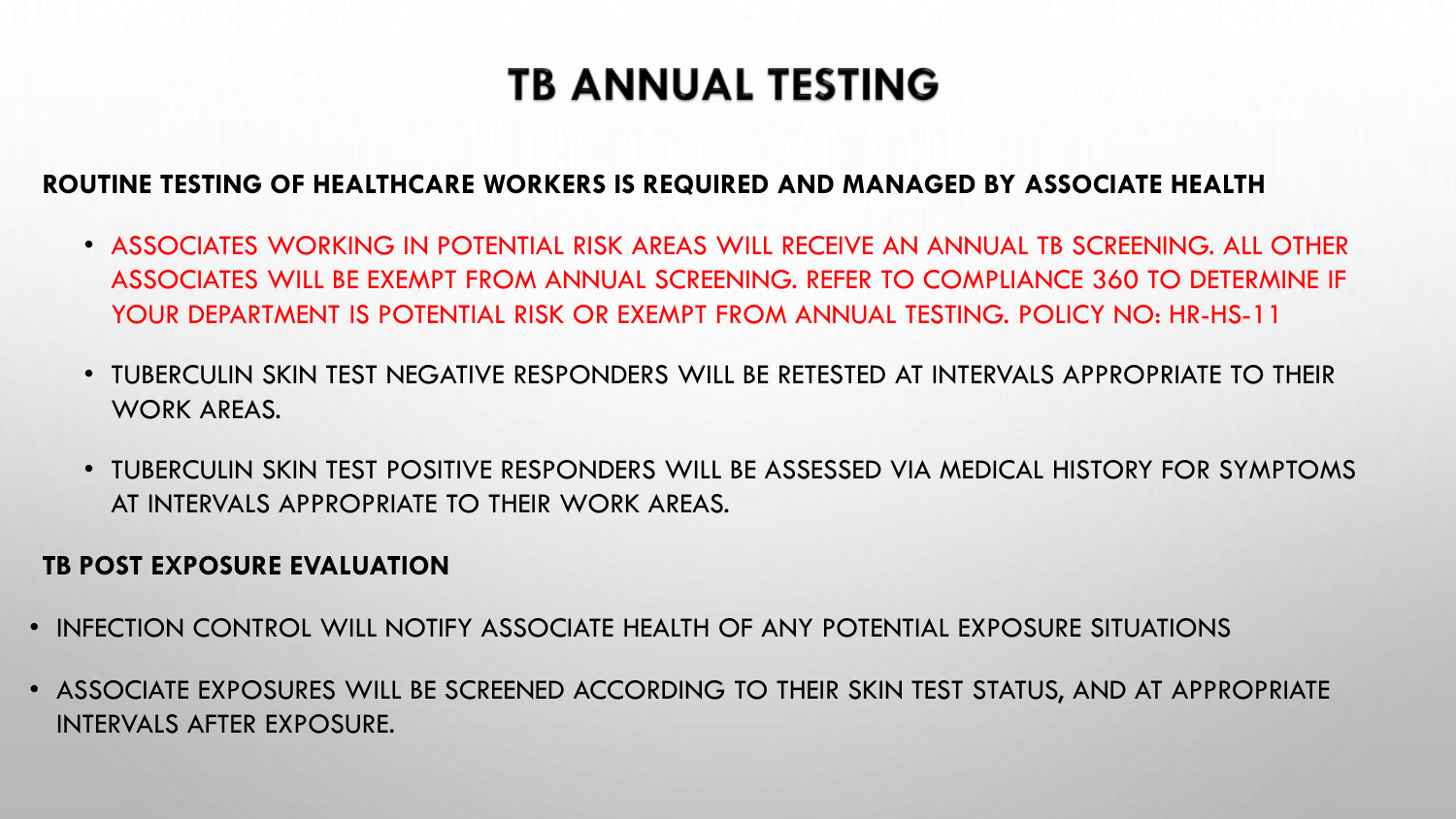### **REFERENCES**

AIRBORNE PRECAUTIONS. RETRIEVED AUGUST 6, 2020, FROM [HTTPS://SECURE.COMPLIANCE360.COM.](https://secure.compliance360.com/) INF-CNTRL-A-02.

APIC TEXT OF INFECTION CONTROL AND EPIDEMIOLOGY. RETRIEVED AUGUST 6, 2020, FROM [HTTP://TEXT.APIC.ORG/TOC/BASIC-PRINCIPLES-OF-INFECTION-PREVENTION-PRACTICE/STANDARD-PRECAUTIONS](http://text.apic.org/toc/basic-principles-of-infection-prevention-practice/standard-precautions). STANDARD PRECAUTIONS.

CATHETER ASSOCIATED URINARY TRACT INFECTIONS (CAUTI). RETRIEVED NOVEMBER 5,2018, FROM [HTTPS://WWW.CDC.GOV/HAI/CA\\_UTI/UTI.HTML](https://www.cdc.gov/hai/ca_uti/uti.html)

C. DIFFICILE ISOLATION AND TESTING PROTOCOL. RETRIEVED AUGUST 6,2020, FROM [HTTPS://SECURE.COMPLIANCE360.COM.](https://secure.compliance360.com/) ADMIN-C-05.

CHRONIC HEPATITIS B. (2017, OCTOBER). RETRIEVED NOVEMBER 21, 2018, FROM [HTTPS://ASKMAYOEXPERT.MAYOCLINIC.ORG/PATIENT-EDUCATION/TOPIC/CLINICAL-ANSWERS/GNT-20247581](https://askmayoexpert.mayoclinic.org/patient-education/topic/clinical-answers/gnt-20247581).

CONTACT PRECAUTIONS. RETRIEVED AUGUST 6, 2020, FROM [HTTPS://SECURE.COMPLIANCE360.COM](https://secure.compliance360.com/). INF-CNTRL-C-01.

DECONTAMINATION CLEANING/DISINFECTION OF I.V. PUMPS. RETRIEVED AUGUST 6, 2020, FROM [HTTPS://SECURE.COMPLIANCE360.COM](https://secure.compliance360.com/). CS-D-09.

DRESS CODE. RETRIEVED AUGUST 6, 2020, FROM [HTTPS://SECURE.COMPLIANCE360.COM](https://secure.compliance360.com/). HR-ER-05.

DROPLET PRECAUTIONS. RETRIEVED AUGUST 6, 2020 FROM [HTTPS://SECURE.COMPLIANCE360.COM.](https://secure.compliance360.com/) INF-CNTRL-D-01

GOOGLE IMAGES

GUIDELINES FOR PREVENTION OF SURGICAL SITE INFECTIONS. (2017, AUGUST). RETRIEVED NOVEMBER 5,2018, FROM [HTTPS://WWW.CDC.GOV/INFECTIONCONTROL/GUIDELINES/SSI/INDEX.HTML](https://www.cdc.gov/infectioncontrol/guidelines/ssi/index.html)

GUIDELINES FOR THE PREVENTION OF INTRAVASCULAR CATHETER-RELATED INFECTIONS, 2011. (2011). RETRIEVED NOVEMBER 5,2018, FROM [HTTPS://WWW.CDC.GOV/INFECTIONCONTROL/GUIDELINES/BSI/INDEX.HTML](https://www.cdc.gov/infectioncontrol/guidelines/bsi/index.html)

HAND HYGIENE PRACTICES. RETRIEVED AUGUST 6, 2020, FROM [HTTPS://SECURE.COMPLIANCE360.COM.](https://secure.compliance360.com/) INF-CNTRL-H-01.

HEPATITIS C. (2017, OCTOBER). RETRIEVED NOVEMBER 21, 2018, FROM [HTTPS://ASKMAYOEXPERT.MAYOCLINIC.ORG/PATIENT-EDUCATION/TOPIC/CLINICAL-ANSWERS/GNT-20247154.](https://askmayoexpert.mayoclinic.org/patient-education/topic/clinical-answers/gnt-20247154)

HUMAN IMMUNODEFICIENCY VIRUS (HIV) INFECTION. (2018, SEPTEMBER 24). RETRIEVED NOVEMBER 21, 2018, FROM [HTTPS://ASKMAYOEXPERT.MAYOCLINIC.ORG/TOPIC/CLINICAL-ANSWERS/CNT-20138252/SEC-20138272.](https://askmayoexpert.mayoclinic.org/topic/clinical-answers/cnt-20138252/sec-20138272)

ISOLATION PROTOCOL. RETRIEVED AUGUST 6, 2020, FROM [HTTPS://SECURE.COMPLIANCE360.COM.](https://secure.compliance360.com/) INF-CNTRL-I-01.

MANAGEMENT OF EQUIPMENT CLEANING AND DISINFECTION. RETRIEVED AUGUST 6, 2020, FROM [HTTPS://SECURE.COMPLIANCE360.COM.](https://secure.compliance360.com/) ACLIN-M-02.

NATIONAL PATIENT SAFETY GOALS EFFECTIVE JANUARY 2018. RETRIEVED NOVEMBER 5, 2018, FROM [HTTPS://WWW.JOINTCOMMISSION.ORG/ASSETS/1/6/NPSG\\_CHAPTER\\_HAP\\_JAN2019.PDF](https://www.jointcommission.org/assets/1/6/NPSG_Chapter_HAP_Jan2019.pdf)

PERSONAL PROTECTIVE EQUIPMENT (PPE). RETRIEVED AUGUST 6, 2020, FROM [HTTPS://SECURE.COMPLIANCE360.COM.](https://secure.compliance360.com/) INF-CNTRL-P-01.

PREVENTING CENTRAL LINE-ASSOCIATED BLOODSTREAM INFECTIONS. (2012). RETRIEVED NOVEMBER 5,2018, FROM [HTTPS://WWW.JOINTCOMMISSION.ORG/ASSETS/1/18/CLABSI\\_MONOGRAPH.PDF](https://www.jointcommission.org/assets/1/18/CLABSI_Monograph.pdf)

SUPPLY STORAGE. RETRIEVED AUGUST 6, 2020, FROM [HTTPS://SECURE.COMPLIANCE360.COM.](https://secure.compliance360.com/) INF-CNTRL-S-08.

TB EXPOSURE PROGRAM. RETRIEVED AUGUST 6, 2020 FROM [HTTPS://SECURE.COMPLIANCE360.COM](https://secure.compliance360.com/). SAF-T-01

TOOLKIT FOR REDUCING CAUTI IN HOSPITALS. (2017, MARCH). RETRIEVED NOVEMBER 5,2018, FROM [HTTPS://WWW.AHRQ.GOV/PROFESSIONALS/QUALITY-PATIENT-SAFETY/HAIS/TOOLS/CAUTI-HOSPITALS/INDEX.HTML](https://www.ahrq.gov/professionals/quality-patient-safety/hais/tools/cauti-hospitals/index.html)

TUBERCULOSIS (TB). (2018, OCTOBER 22). RETRIEVED NOVEMBER 28, 2018, FROM [HTTPS://WWW.CDC.GOV/TB/DEFAULT.HTM](https://www.cdc.gov/tb/default.htm)

WHO GUIDELINES ON HAND HYGIENE IN HEALTHCARE. (2017). RETRIEVED NOVEMBER 5,2018, FROM HTTP://APPS.WHO.INT/IRIS/BITSTREAM/HANDLE/10665/44102/9789241597906\_ENG.PDF;JSESSIONID=6D8D7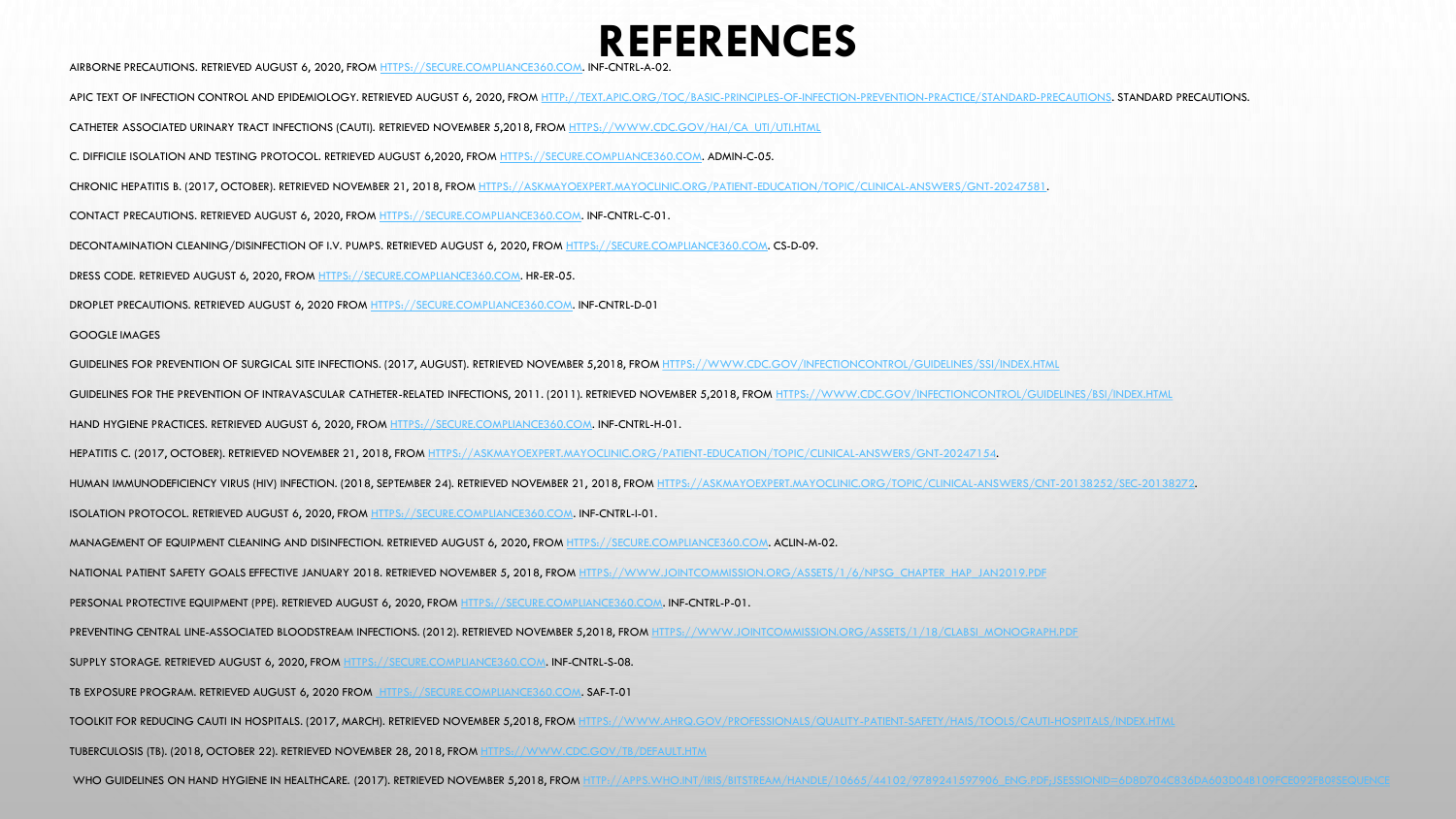### **CONCLUSION**



We hope this CBL has been both informative and helpful.

Review this material until confident and proceed to the test.